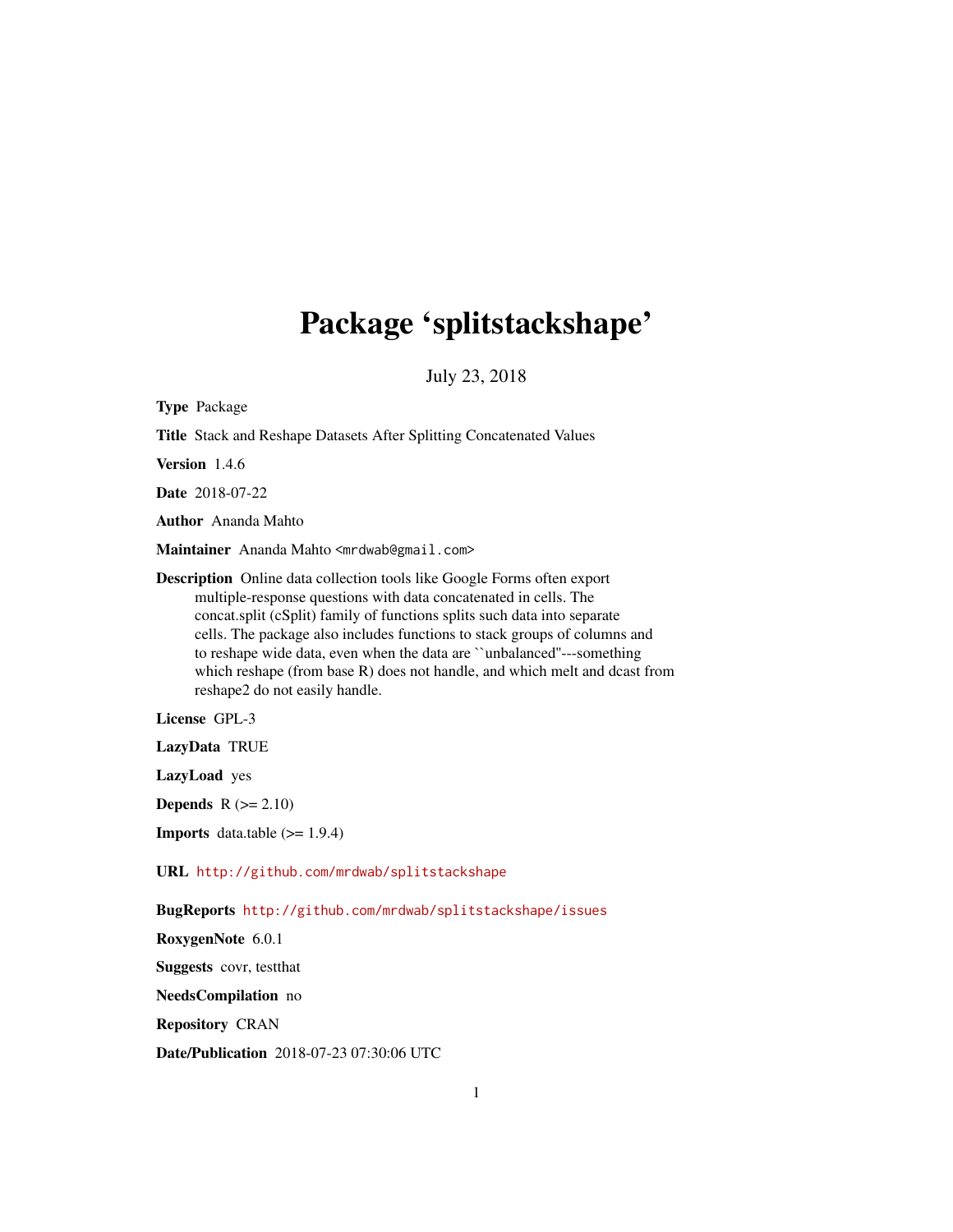# <span id="page-1-0"></span>R topics documented:

|       | $\overline{2}$ |
|-------|----------------|
|       | $\overline{4}$ |
|       | $\overline{5}$ |
|       | $\overline{7}$ |
|       | 8              |
|       | 9              |
|       |                |
|       |                |
|       |                |
|       |                |
|       |                |
|       |                |
|       |                |
|       |                |
|       |                |
|       |                |
|       |                |
|       |                |
|       |                |
|       |                |
|       |                |
|       |                |
|       |                |
|       |                |
| Index | 29             |
|       |                |

splitstackshape-package

*splitstackshape*

# Description

Stack and Reshape Datasets After Splitting Concatenated Values

# Details

| Package: | splitstackshape |
|----------|-----------------|
| Type:    | Package         |
| Version: | 1.4.6           |
| Date:    | 2018-07-22      |
| License: | $GPL-3$         |

Online data collection tools like Google Forms often export multiple-response questions with data concatenated in cells. The [concat.split\(\)](#page-4-1) family of functions splits such data into separate cells.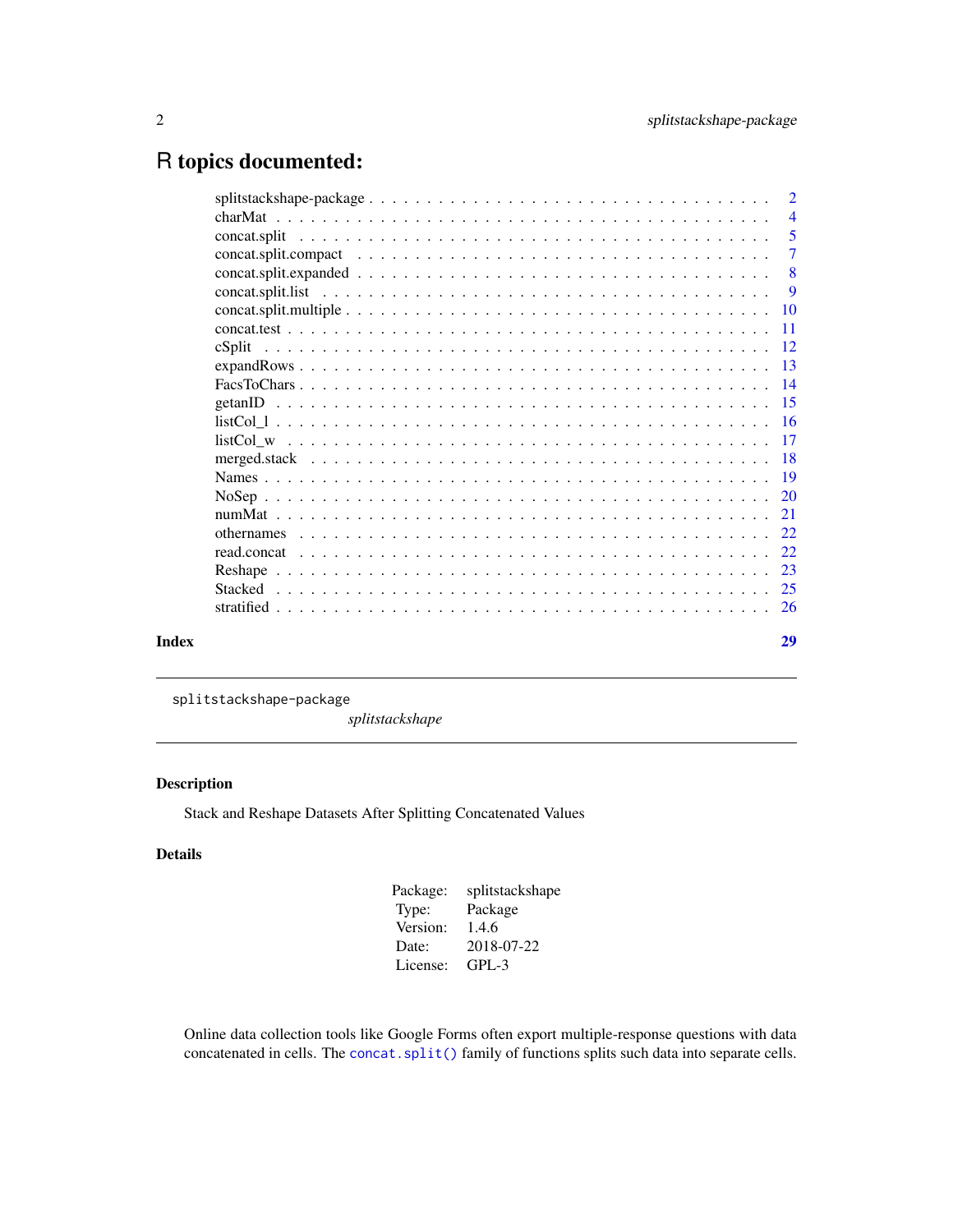# <span id="page-2-0"></span>splitstackshape-package 3

The package also includes functions to *stack* groups of columns and to *reshape* wide data, even when the data are "unbalanced"—something which [stats::reshape\(\)](#page-0-0) does not handle, and which [reshape2::melt\(\)](#page-0-0) and [reshape2::dcast\(\)](#page-0-0) from *reshape2* do not easily handle.

### Author(s)

Ananda Mahto

Maintainer: Ananda Mahto [mrdwab@gmail.com](mailto:mrdwab@gmail.com)

```
## concat.split
head(cSplit(concat.test, "Likes", drop = TRUE))
## Reshape
set.seed(1)
mydf \le data.frame(id_1 = 1:6, id_2 = c("A", "B"), varA.1 = sample(letters, 6),
                   varA.2 = sample(letters, 6), varA.3 = sample(letters, 6),
                   varB.2 = sample(10, 6), varB.3 = sample(10, 6),varC.3 = rnorm(6)mydf
Reshape(mydf, id.vars = c("id_1", "id_2"),var.stubs = c("varA", "varB", "varC"))
## Stacked
Stacked(data = mydf, id.vars = c("id_1", "id_2"),var.stubs = c("varA", "varB", "varC"),
       sep = "."')## Not run:
## Processing times
set.seed(1)
Nrow <- 1000000
Ncol <- 10
mybigdf <- cbind(id = 1:Nrow, as.data.frame(matrix(rnorm(Nrow*Ncol),
                                                   nrow=Nrow)))
head(mybigdf)
dim(mybigdf)
tail(mybigdf)
A <- names(mybigdf)
names(mybigdf) <- c("id", paste("varA", 1:3, sep = "_"),
                    paste("varB", 1:4, sep = "__"),
                    paste("varC", 1:3, sep = "_"))
system.time({
  O1 <- Reshape(mybigdf, id.vars = "id",
   var.stubs = c("varA", "varB", "varC"), sep = "__")O1 <- O1[order(O1$id, O1$time), ]
})
system.time({
   O2 <- merged.stack(mybigdf, id.vars="id",
   var.stubs=c("varA", "varB", "varC"), sep = "_")
})
```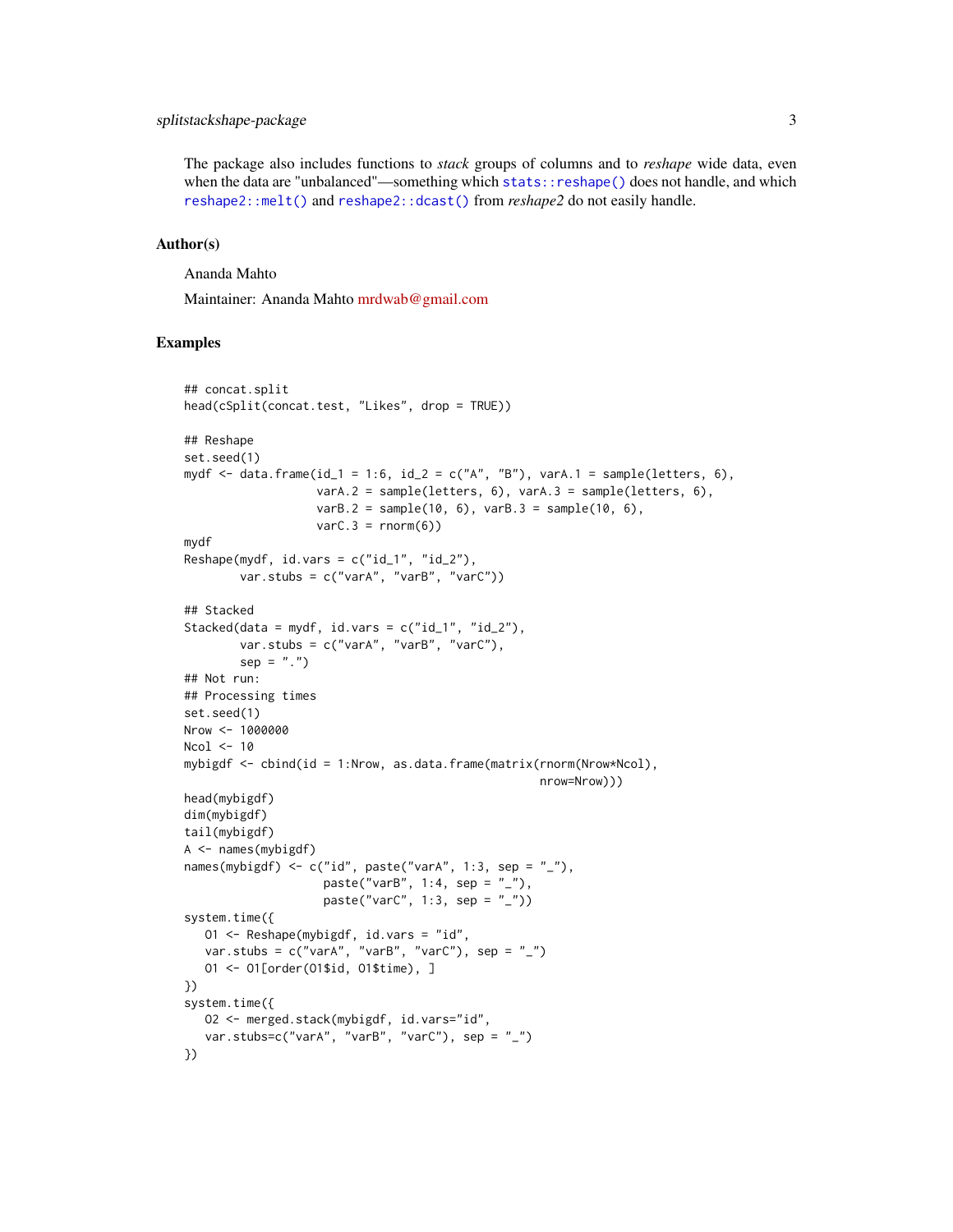### <span id="page-3-0"></span>4 charMat and the charmated control of the charmated charmated charmated charmated charmated charmated charmated charmated charmated charmated charmated charmated charmated charmated charmated charmated charmated charmated

```
system.time({
  O3 <- Stacked(mybigdf, id.vars="id",
  var.stubs=c("varA", "varB", "varC"), sep = "_")
})
DT <- data.table(mybigdf)
system.time({
  O4 <- merged.stack(DT, id.vars="id",
   var.stubs=c("varA", "varB", "varC"), sep = "_")
})
```
## End(Not run)

<span id="page-3-1"></span>charMat *Create a Binary Matrix from a List of Character Values*

# Description

Create a binary matrix from a list of character values

### Usage

charMat(listOfValues, fill = NA, mode = "binary")

# Arguments

| listOfValues | A list of input values to be inserted in a matrix. |
|--------------|----------------------------------------------------|
| fill         | The initializing fill value for the empty matrix.  |
| mode         | Either "binary" or "value". Defaults to "binary".  |

# Details

This is primarily a helper function for the [concat.split\(\)](#page-4-1) function when creating the "expanded" structure. The input is anticipated to be a list of values obtained using base:: strsplit().

# Value

A matrix.

# Author(s)

Ananda Mahto

### See Also

[base::strsplit\(\)](#page-0-0), [numMat\(\)](#page-20-1).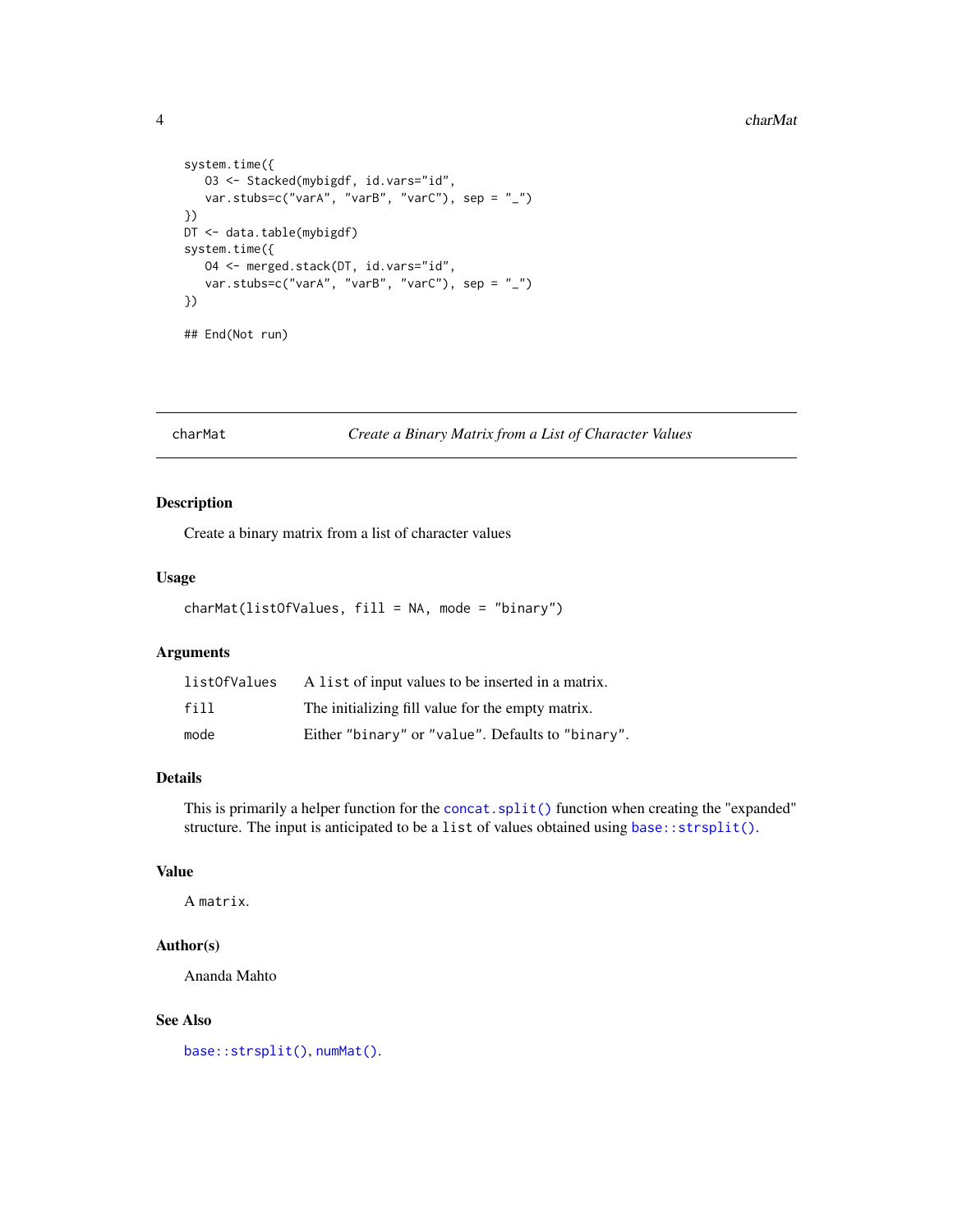# <span id="page-4-0"></span>concat.split 5

# Examples

```
invec <- c("rock,electro","electro","rock,jazz")
A <- strsplit(invec, ",")
splitstackshape:::charMat(A)
splitstackshape:::charMat(A, 0)
splitstackshape:::charMat(A, mode = "value")
```
<span id="page-4-1"></span>concat.split *Split Concatenated Cells in a Dataset*

# Description

The concat.split function takes a column with multiple values, splits the values into a list or into separate columns, and returns a new data.frame or data.table.

# Usage

```
concat.split(data, split.col, sep = ",", structure = "compact",
 mode = NULL, type = NULL, drop = FALSE, fixed = FALSE, fill = NA,
  ...)
```
# Arguments

| data      | The source data. frame or data. table.                                                                                                                                                                                                                                                                  |
|-----------|---------------------------------------------------------------------------------------------------------------------------------------------------------------------------------------------------------------------------------------------------------------------------------------------------------|
| split.col | The variable that needs to be split; can be specified either by the column number<br>or the variable name.                                                                                                                                                                                              |
| sep       | The character separating each value (defaults to ", ").                                                                                                                                                                                                                                                 |
| structure | Can be either "compact", "expanded", or list. Defaults to "compact". See<br>Details.                                                                                                                                                                                                                    |
| mode      | Can be either "binary" or "value" (where "binary" is default and it recodes<br>values to 1 or NA, like Boolean data, but without assuming 0 when data is not<br>available). This setting only applies when structure = "expanded"; a warn-<br>ing message will be issued if used with other structures. |
| type      | Can be either "numeric" or "character" (where "numeric" is default). This<br>setting only applies when structure = "expanded"; a warning message will<br>be issued if used with other structures.                                                                                                       |
| drop      | Logical (whether to remove the original variable from the output or not). De-<br>faults to FALSE.                                                                                                                                                                                                       |
| fixed     | Is the input for the sep value <i>fixed</i> , or a <i>regular expression</i> ? See Details.                                                                                                                                                                                                             |
| fill      | The "fill" value for missing values when structure $=$ "expanded". Defaults<br>to NA.                                                                                                                                                                                                                   |
| $\ddotsc$ | Additional arguments to $cSplit()$ .                                                                                                                                                                                                                                                                    |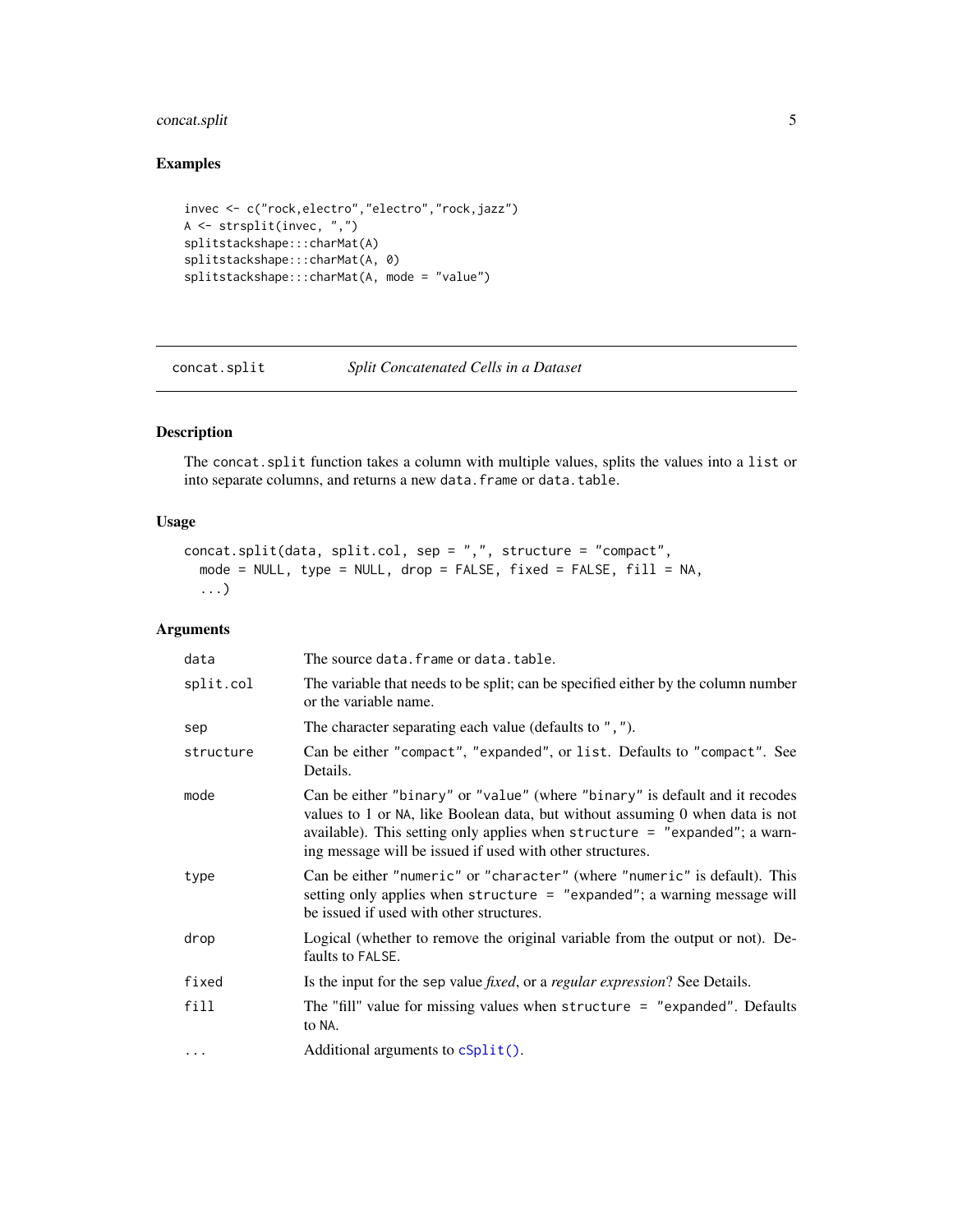# <span id="page-5-0"></span>Details

*structure*

- "compact" creates as many columns as the maximum length of the resulting split. This is the most useful general-case application of this function.
- When the input is numeric, "expanded" creates as many columns as the maximum value of the input data. This is most useful when converting to mode = "binary".
- "list" creates a single new column that is structurally a list within a data.frame or data.table.

*fixed*

• When structure = "expanded" or structure = "list", it is possible to supply a a regular expression containing the characters to split on. For example, to split on ",", ";", or "|", you can set sep = ", |; | \|" or sep = "[,; | ]", and fixed = FALSE to split on any of those characters.

### Note

This is more of a "legacy" or "convenience" wrapper function encompassing the features available in the separated functions of [cSplit\(\)](#page-11-1), [cSplit\\_l\(\)](#page-8-1), and [cSplit\\_e\(\)](#page-7-1).

#### Author(s)

Ananda Mahto

### See Also

[cSplit\(\)](#page-11-1), [cSplit\\_l\(\)](#page-8-1), [cSplit\\_e\(\)](#page-7-1)

### Examples

```
## Load some data
temp <- head(concat.test)
# Split up the second column, selecting by column number
concat.split(temp, 2)
# ... or by name, and drop the offensive first column
concat.split(temp, "Likes", drop = TRUE)
# The "Hates" column uses a different separator
concat.split(temp, "Hates", sep = ";", drop = TRUE)
## Not run:
# You'll get a warning here, when trying to retain the original values
concat.split(temp, 2, mode = "value", drop = TRUE)
```
## End(Not run)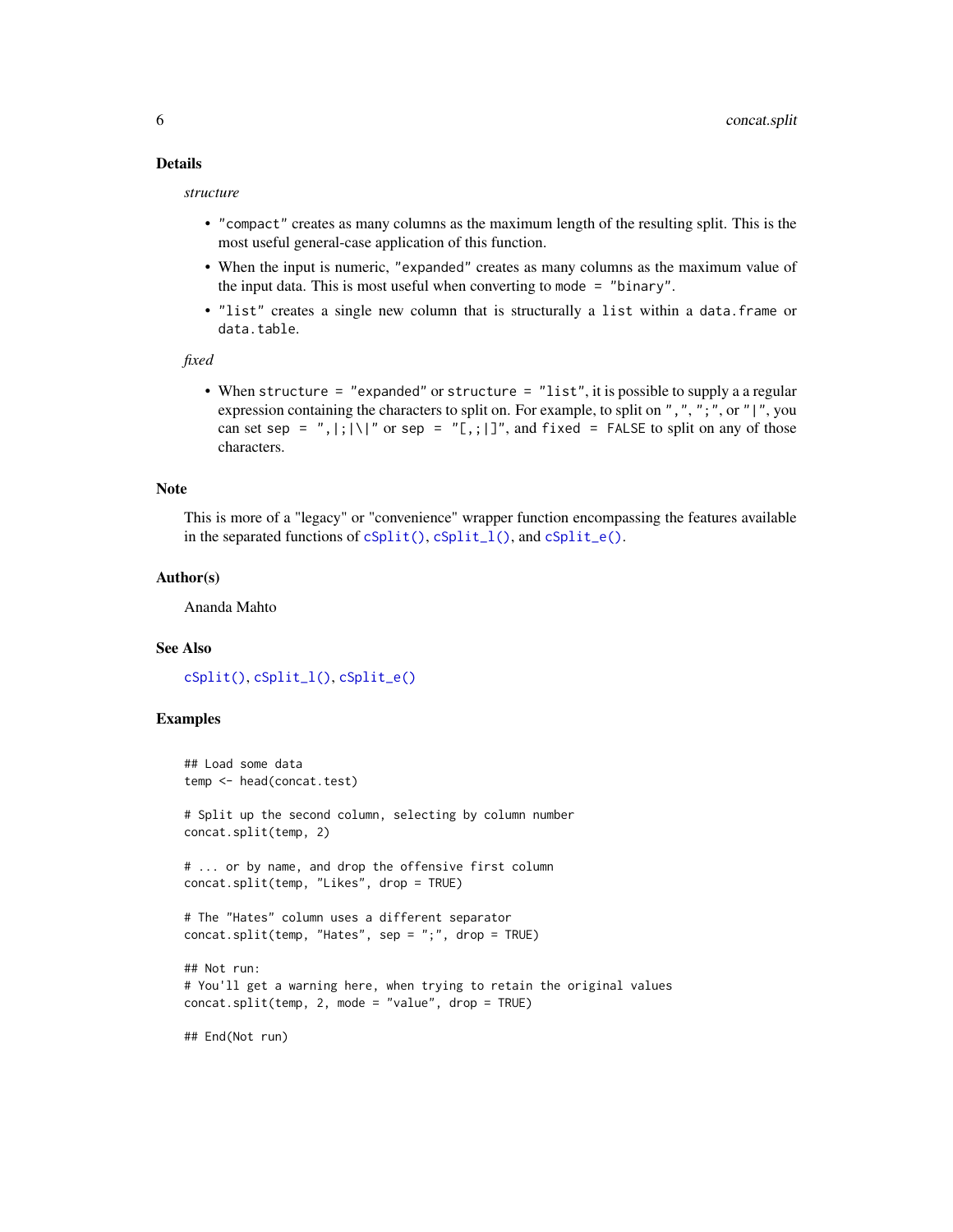```
# Try again. Notice the differing number of resulting columns
concat.split(temp, 2, structure = "expanded",
mode = "value", type = "numeric", drop = TRUE)
# Let's try splitting some strings... Same syntax
concat.split(temp, 3, drop = TRUE)
# Strings can also be split to binary representations
concat.split(temp, 3, structure = "expanded",
type = "character", fill = 0, drop = TRUE)
# Split up the "Likes column" into a list variable; retain original column
head(concat.split(concat.test, 2, structure = "list", drop = FALSE))
# View the structure of the output to verify
# that the new column is a list; note the
# difference between "Likes" and "Likes_list".
str(concat.split(temp, 2, structure = "list", drop = FALSE))
```
<span id="page-6-1"></span>concat.split.compact *Split Concatenated Cells into a Condensed Format*

### Description

The default splitting method for concat.split. Formerly based on [read.concat\(\)](#page-21-1) but presently a simple wrapper around [cSplit\(\)](#page-11-1).

### Usage

```
concat.split.compact(data, split.col, sep = ",", drop = FALSE,
  fixed = TRUE, ...
```
#### Arguments

| data      | The input data. frame or data. table.                                                                                          |
|-----------|--------------------------------------------------------------------------------------------------------------------------------|
| split.col | The column that need to be split.                                                                                              |
| sep       | The character separating each value.                                                                                           |
| drop      | Logical. Should the original variable be dropped? Defaults to FALSE.                                                           |
| fixed     | Logical. Should the split character be treated as a fixed pattern (TRUE) or a<br>regular expression (FALSE)? Defaults to TRUE. |
| .         | optional arguments to pass to cSplit.                                                                                          |

#### Value

A data.table.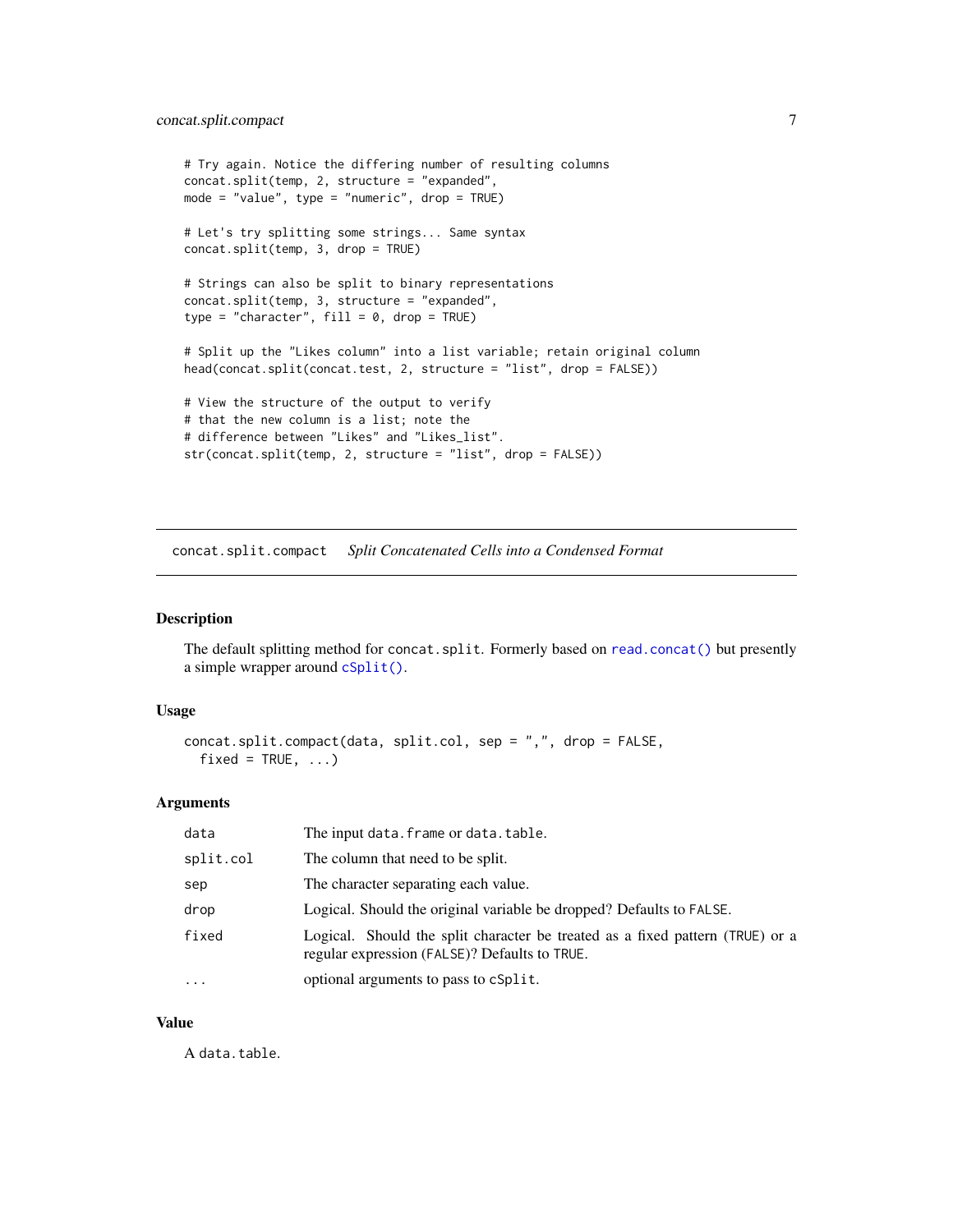### <span id="page-7-0"></span>Note

THIS FUNCTION IS DEPRECATED AND WILL BE REMOVED FROM LATER VERSIONS OF "SPLITSTACKSHAPE". It no longer does anything different from  $cSplit()$ . It is recommended that you transition your code to the cSplit function instead.

### Author(s)

Ananda Mahto

# See Also

[read.concat\(\)](#page-21-1), [cSplit\(\)](#page-11-1)

# Examples

```
## Not run:
temp <- head(concat.test)
concat.split.compact(temp, "Likes")
concat.split.compact(temp, 4, ";")
## Extra arguments to cSplit
concat.split.compact(temp, "Siblings", drop = TRUE, stripWhite = TRUE)
## End(Not run)
```
concat.split.expanded *Split Concatenated Values into their Corresponding Column Position*

### <span id="page-7-1"></span>Description

"Expand" concatenated numeric or character values to their relevant position in a data.frame or data.table or create a binary representation of such data.

### Usage

```
cSplit_e(data, split,col, sep = ",", mode = NULL, type = "numeric",drop = FALSE, fixed = TRUE, fill = NA)
```
# Arguments

| data      | The source data. frame or data. table.                                                                                                                                                   |
|-----------|------------------------------------------------------------------------------------------------------------------------------------------------------------------------------------------|
| split.col | The variable that needs to be split (either name or index position).                                                                                                                     |
| sep       | The character separating each value. Can also be a regular expression.                                                                                                                   |
| mode      | Can be either "binary" (where presence of a number in a given column is con-<br>verted to "1") or "value" (where the value is retained and not recoded to "1").<br>Defaults to "binary". |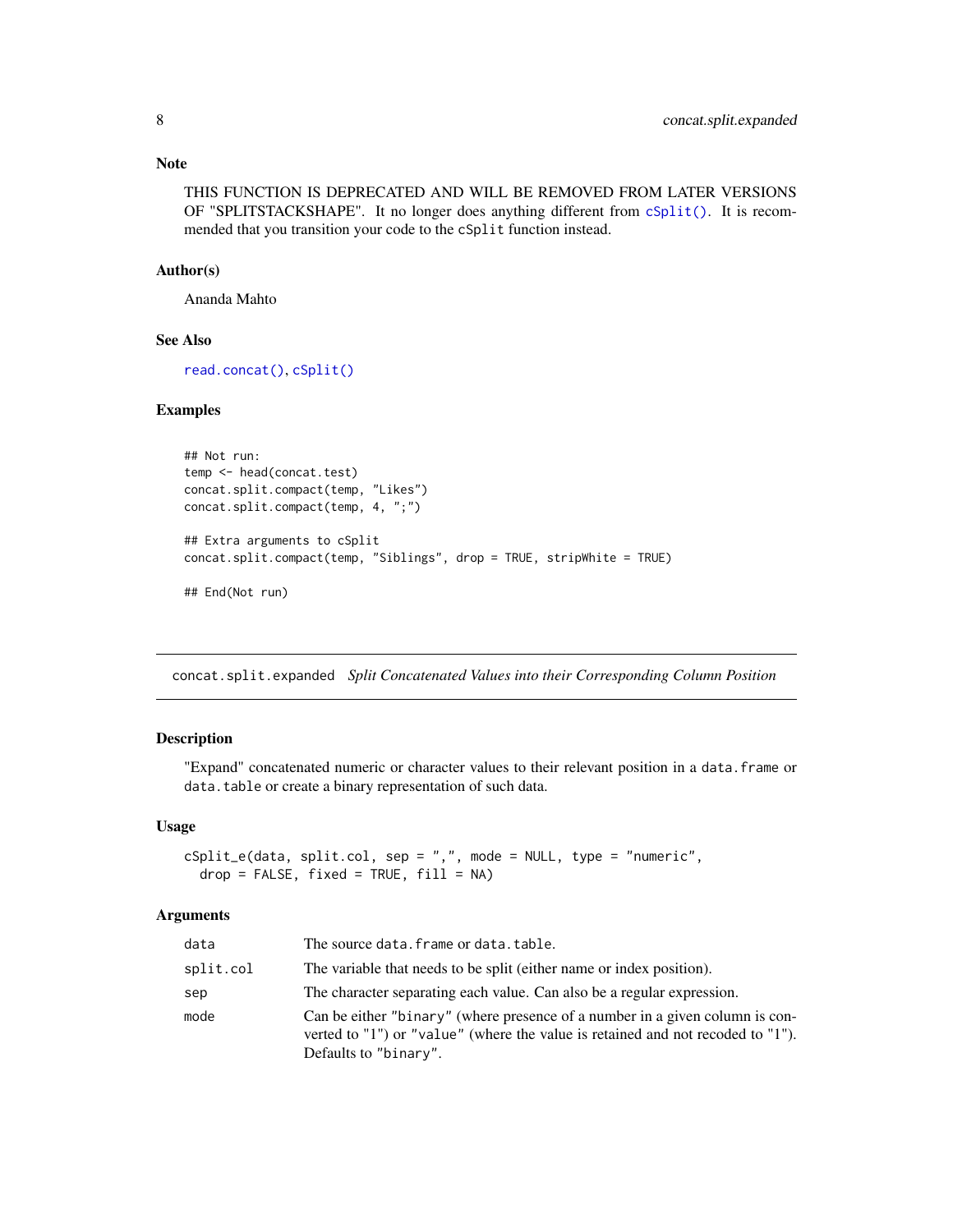# <span id="page-8-0"></span>concat.split.list 9

| type  | Can be either "numeric" (where the items being split are integers) or "character"<br>(where the items being split are character strings). Defaults to "numeric". |
|-------|------------------------------------------------------------------------------------------------------------------------------------------------------------------|
| drop  | Logical. Should the original variable be dropped? Defaults to FALSE.                                                                                             |
| fixed | Used for base:: $strsplit()$ for allowing regular expressions to be used.                                                                                        |
| fill  | Desired "fill" value. Defaults to NA.                                                                                                                            |

# Value

A data. frame or data.table depending on the source input.

#### Author(s)

Ananda Mahto

# See Also

[cSplit\(\)](#page-11-1), [cSplit\\_l\(\)](#page-8-1), [numMat\(\)](#page-20-1), [charMat\(\)](#page-3-1)

# Examples

```
temp <- head(concat.test)
cSplit_e(temp, "Likes")
cSplit_e(\text{temp}, 4, ", ", fill = 0)## The old function name still works
concat.split.expanded(temp, "Likes")
concat.split.expanded(temp, 4, ";", fill = 0)
concat.split.expanded(temp, 4, ";", mode = "value", drop = TRUE)
concat.split.expanded(temp, "Siblings", type = "character", drop = TRUE)
```
concat.split.list *Split Concatenated Cells into a List Format*

# <span id="page-8-1"></span>Description

Takes a column in a data. frame or data. table with multiple values, splits the values into a list, and returns a new data.frame or data.table.

# Usage

```
cSplit_l(data, split.col, sep = ",", drop = FALSE, fixed = FALSE)
```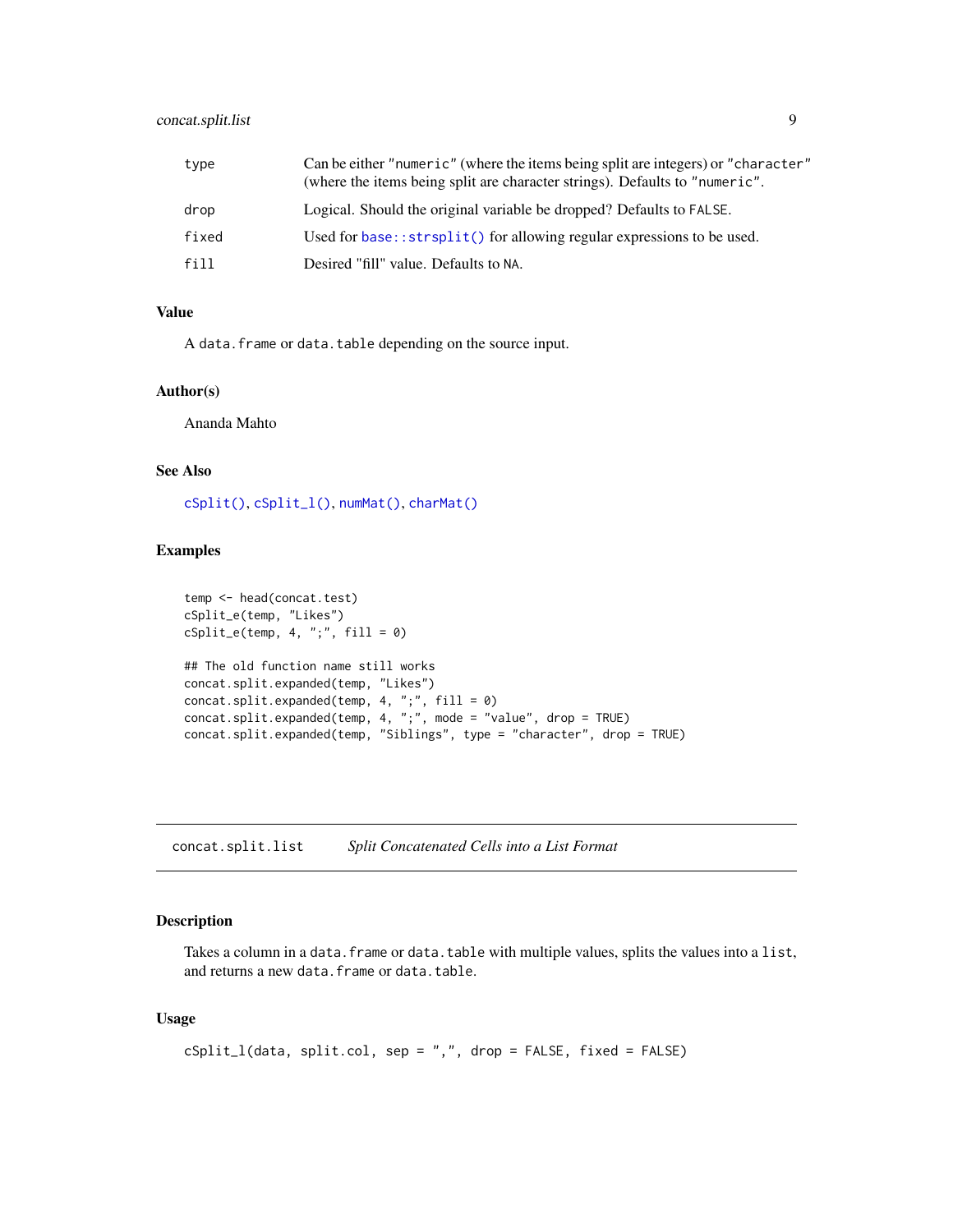### <span id="page-9-0"></span>Arguments

| data      | The source data. frame or data. table.                                    |
|-----------|---------------------------------------------------------------------------|
| split.col | The variable that needs to be split (either name or index position).      |
| sep       | The character separating each value. Can also be a regular expression.    |
| drop      | Logical. Should the original variable be dropped? Defaults to FALSE.      |
| fixed     | Used for base:: $strsplit()$ for allowing regular expressions to be used. |

# Value

A data. frame or data.table with the concatenated column split and added as a list.

# Author(s)

Ananda Mahto

### See Also

[cSplit\(\)](#page-11-1), [cSplit\\_e\(\)](#page-7-1)

# Examples

```
temp <- head(concat.test)
str(cSplit_l(temp, "Likes"))
cSplit_l(temp, 4, ";")
## The old function name still works
str(concat.split.list(temp, "Likes"))
concat.split.list(temp, 4, ";")
concat.split.list(temp, 4, ";", drop = TRUE)
```
concat.split.multiple *Split Concatenated Cells and Optionally Reshape the Output*

# Description

This is a wrapper for the [cSplit\(\)](#page-11-1) function to maintain backwards compatibility with earlier versions of the "splitstackshape" package. It allows the user to split multiple columns at once and optionally convert the results into a "long" format.

# Usage

```
concat.split.multiple(data, split.cols, seps = ",", direction = "wide", ...)
```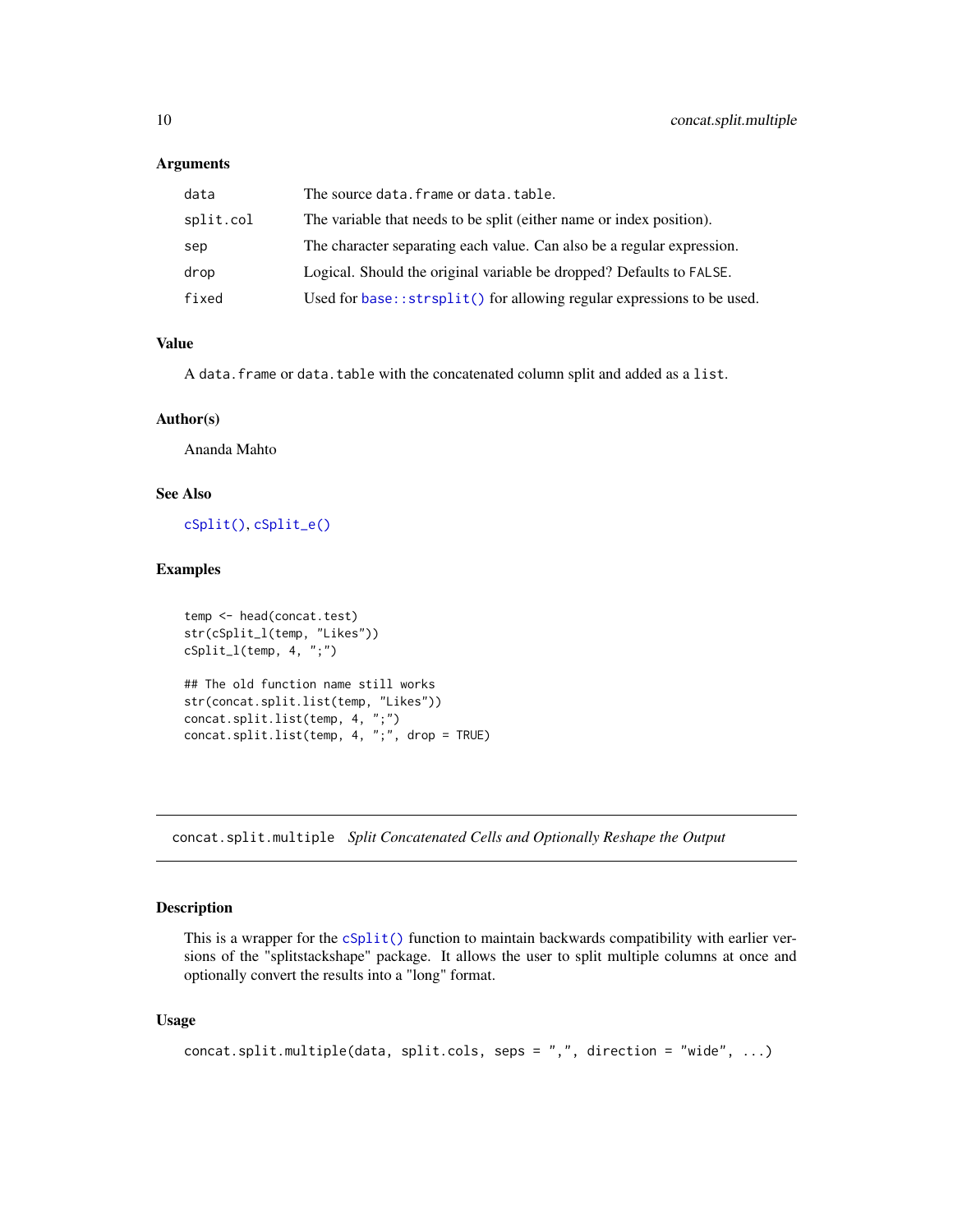### <span id="page-10-0"></span>concat.test 11

### Arguments

| data       | The source data. frame or data. table.                                                                                                  |
|------------|-----------------------------------------------------------------------------------------------------------------------------------------|
| split.cols | A vector of columns that need to be split.                                                                                              |
| seps       | A vector of the separator character used in each column. If all columns use the<br>same character, you can enter that single character. |
| direction  | The desired form of the resulting data. frame or data. table, either "wide" or<br>"long". Defaults to "wide".                           |
| $\ddots$   | Other arguments to $cSplit()$ .                                                                                                         |

# Value

A data.table.

### Author(s)

Ananda Mahto

# See Also

[cSplit\(\)](#page-11-1)

# Examples

```
## Not run:
temp <- head(concat.test)
concat.split.multiple(temp, split.cols = c("Likes", "Hates", "Siblings"),
                      seps = c("", ", ", ", ", "))concat.split.multiple(temp, split.cols = c("Likes", "Siblings"),
                      seps = ",", direction = "long")
```
## End(Not run)

concat.test *Example Dataset with Concatenated Cells*

# Description

This is a sample dataset to demonstrate the different features of the [concat.split\(\)](#page-4-1) family of functions.

# Format

A data.frame in which many columns contain concatenated cells.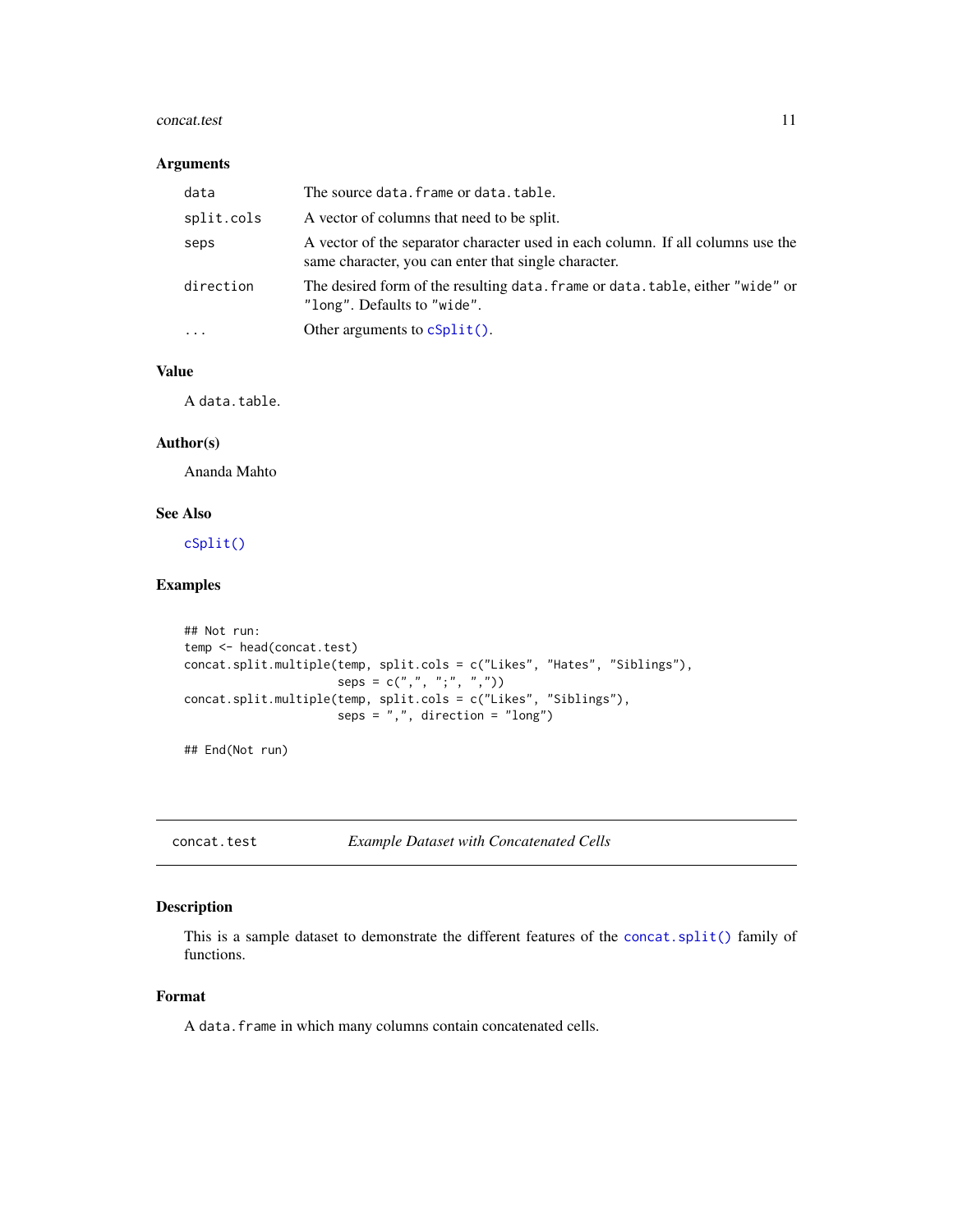<span id="page-11-1"></span><span id="page-11-0"></span>

The cSplit function is designed to quickly and conveniently split concatenated data into separate values.

# Usage

```
cSplit(indt, splitCols, sep = ",", direction = "wide", fixed = TRUE,
  drop = TRUE, stripWhite = TRUE, makeEqual = NULL, type.convert = TRUE)
```
# Arguments

| indt         | The input data. frame or data. table.                                                                                                                                                                                        |
|--------------|------------------------------------------------------------------------------------------------------------------------------------------------------------------------------------------------------------------------------|
| splitCols    | The column or columns that need to be split.                                                                                                                                                                                 |
| sep          | The values that serve as a delimiter <i>within</i> each column. This can be a single<br>value if all columns have the same delimiter, or a vector of values in the same<br>order as the delimiters in each of the splitCols. |
| direction    | The desired direction of the results, either "wide" or "long".                                                                                                                                                               |
| fixed        | Logical. Should the split character be treated as a fixed pattern (TRUE) or a<br>regular expression (FALSE)? Defaults to TRUE.                                                                                               |
| drop         | Logical. Should the original concatenated column be dropped? Defaults to<br>TRUE.                                                                                                                                            |
| stripWhite   | Logical. If there is white space around the delimiter in the concatenated columns,<br>should it be stripped prior to splitting? Defaults to TRUE.                                                                            |
| makeEqual    | Logical. Should all groups be made to be the same length? Defaults to FALSE.                                                                                                                                                 |
| type.convert | Logical. Should utils:: type.convert() be used to convert the result of each<br>column? This would add a little to the execution time.                                                                                       |

# Value

A data.table with the values split into new columns or rows.

# Note

The cSplit function replaces most of the earlier concat.split\* functions. The earlier functions remain for compatibility purposes, but now they are essentially wrappers for the cSplit function.

### Author(s)

Ananda Mahto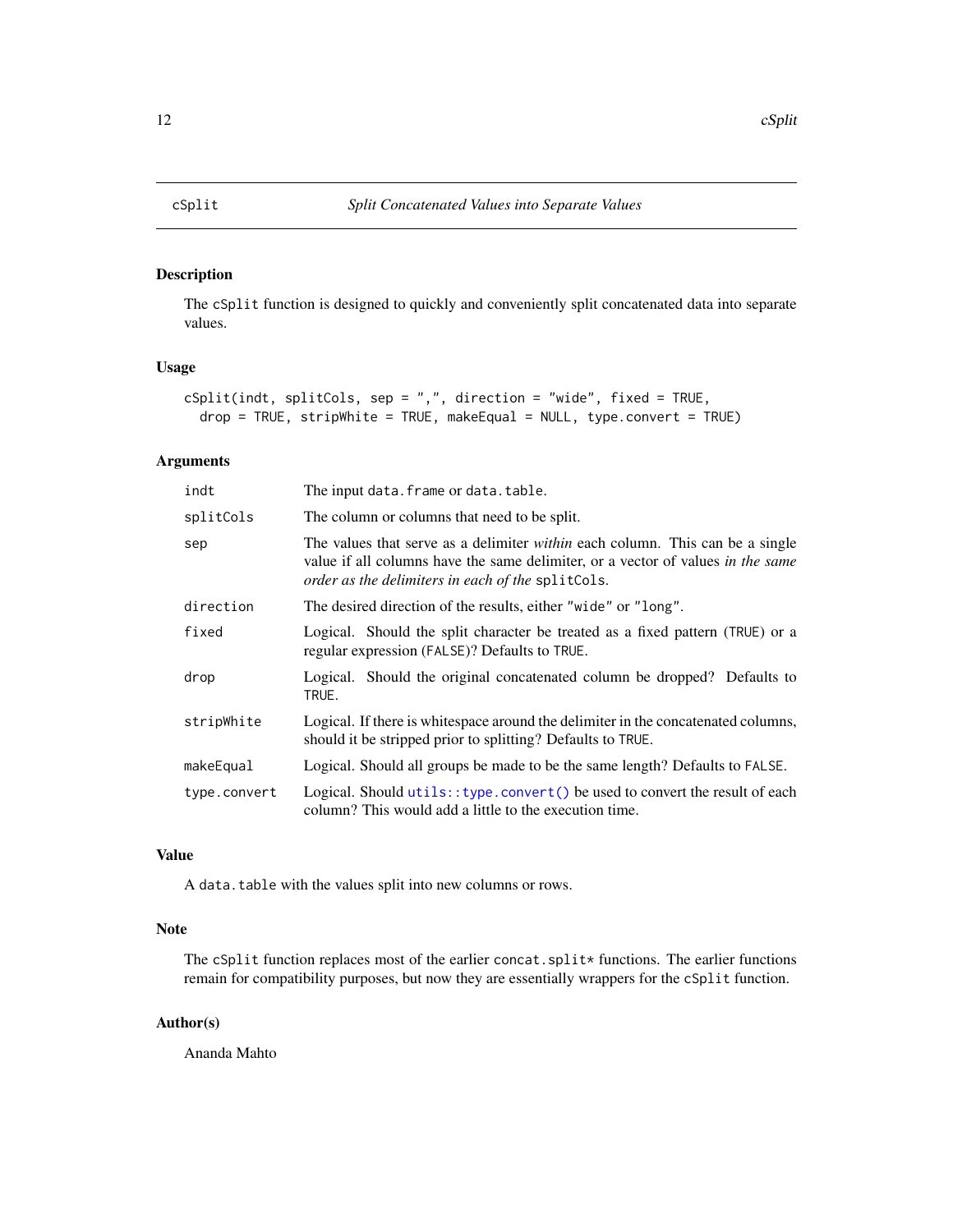# <span id="page-12-0"></span>expandRows 13

# See Also

[concat.split\(\)](#page-4-1)

### Examples

```
## Sample data
temp <- head(concat.test)
## Split the "Likes" column
cSplit(temp, "Likes")
## Split the "Likes" and "Hates" columns --
## they have different delimiters...
cSplit(temp, c("Likes", "Hates"), c(",", ";"))
## Split "Siblings" into a long form...
cSplit(temp, "Siblings", ",", direction = "long")
## Split "Siblings" into a long form, not removing whitespace
cSplit(temp, "Siblings", ",", direction = "long", stripWhite = FALSE)
## Split a vector
y <- c("a_b_c", "a_b", "c_a_b")
cSplit(data.frame(y), "y", "_")
```
expandRows *Expand the Rows of a Dataset*

# Description

Expands (replicates) the rows of a data.frame or data.table, either by a fixed number, a specified vector, or a value contained in one of the columns in the source data.frame or data.table.

#### Usage

```
expandRows(dataset, count, count.is.col = TRUE, drop = TRUE)
```
#### Arguments

| dataset      | The input data. frame or data. table.                                                                                                                                                      |
|--------------|--------------------------------------------------------------------------------------------------------------------------------------------------------------------------------------------|
| count        | The numeric vector of counts OR the column from the dataset that contains<br>the count data. If count is a single digit, it is assumed that all rows should be<br>repeated by this amount. |
| count.is.col | Logical. Is the count value a column from the input dataset? Defaults to TRUE.                                                                                                             |
| drop         | Logical. If count $.is.col = TRUE$ , should the "count" column be dropped from<br>the result? Defaults to TRUE.                                                                            |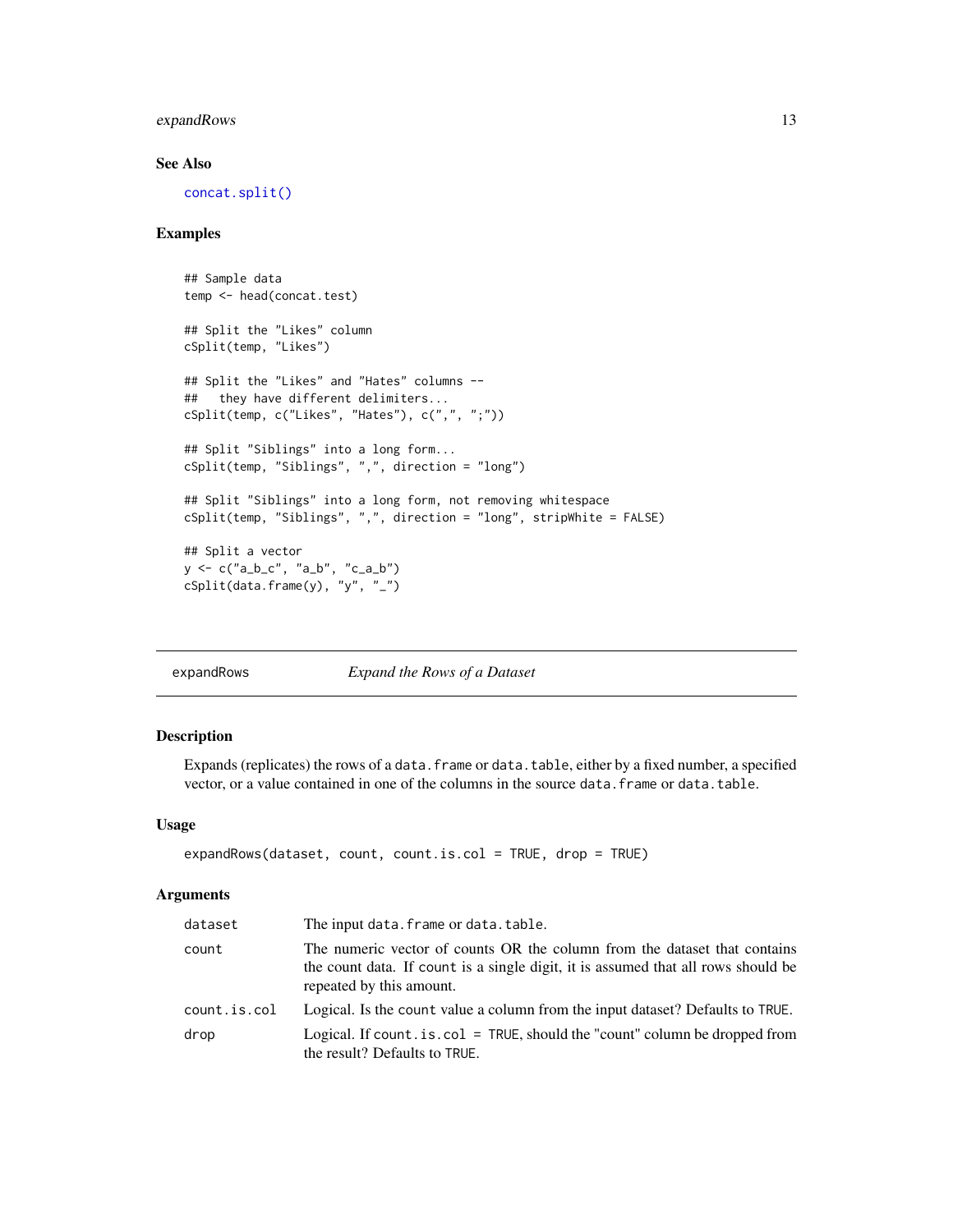<span id="page-13-0"></span>A data.frame or data.table, depending on the input.

#### Author(s)

Ananda Mahto

### References

<http://stackoverflow.com/a/19519828/1270695>

### Examples

```
mydf \leq data.frame(x = c("a", "b", "q"),y = c("c", "d", "r"),
                  count = c(2, 5, 3)library(data.table)
DT <- as.data.table(mydf)
mydf
expandRows(mydf, "count")
expandRows(DT, "count", drop = FALSE)
expandRows(mydf, count = 3) ## This takes values from the third column!
expandRows(mydf, count = 3, count.is,col = FALSE)expandRows(mydf, count = c(1, 5, 9), count.is.col = FALSE)
expandRows(DT, count = c(1, 5, 9), count.is.col = FALSE)
```
FacsToChars *Convert All Factor Columns to Character Columns*

### Description

Sometimes, we forget to use the stringsAsFactors argument when using [utils::read.table\(\)](#page-0-0) and related functions. By default, R converts character columns to factors. Instead of re-reading the data, the FacsToChars function will identify which columns are currently factors, and convert them all to characters.

### Usage

FacsToChars(mydf)

### Arguments

mydf The name of your data.frame

### Author(s)

Ananda Mahto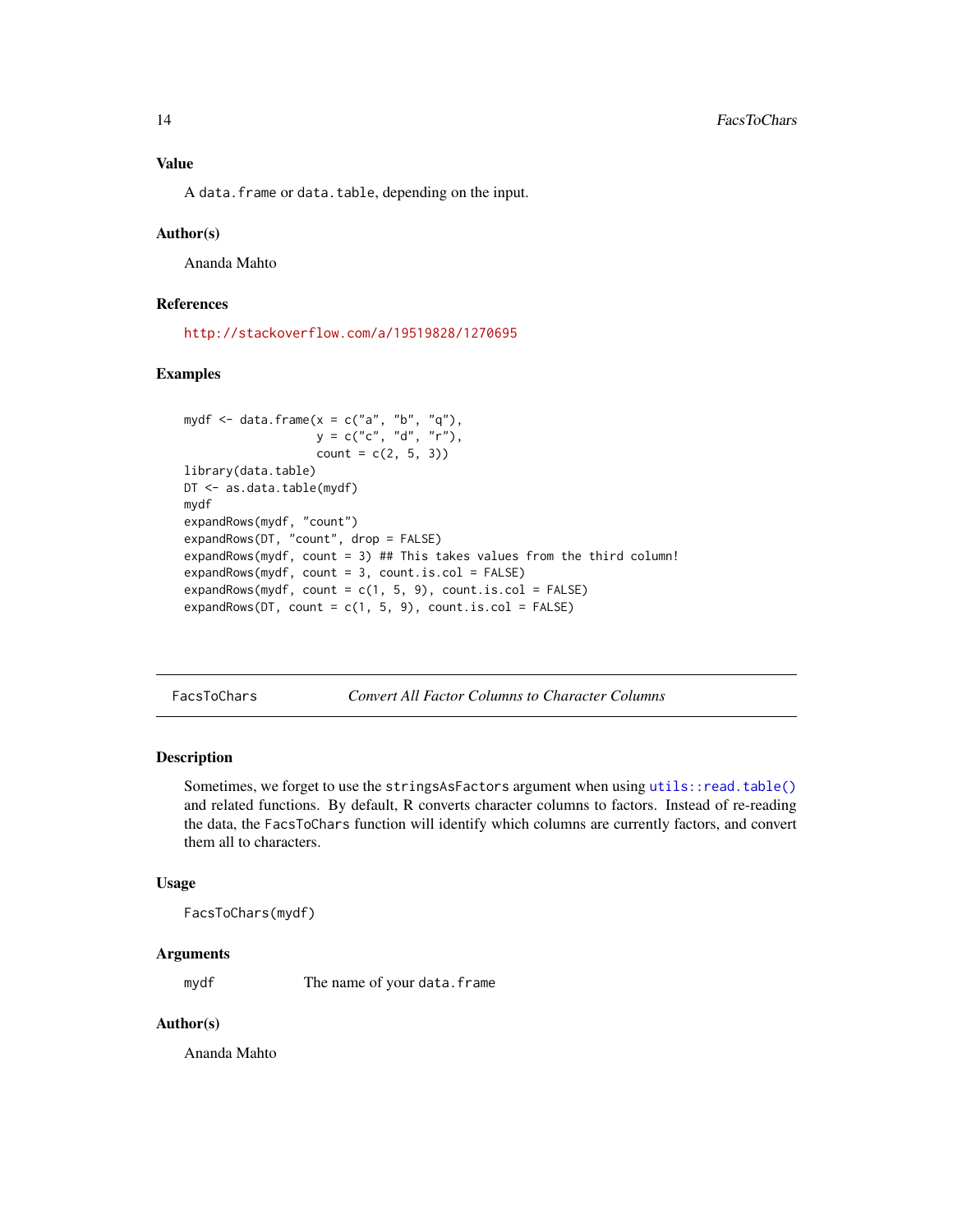### <span id="page-14-0"></span>getanID 15

# See Also

[utils::read.table\(\)](#page-0-0)

### Examples

```
## Some example data
dat <- data.frame(title = c("title1", "title2", "title3"),
         author = c("author1", "author2", "author3"),
         \text{customerID} = c(1, 2, 1)str(dat) # current structure
dat2 <- splitstackshape:::FacsToChars(dat)
str(dat2) # Your new object
str(dat) # Original object is unaffected
```
getanID *Add an "id" Variable to a Dataset*

### Description

Many functions will not work properly if there are duplicated ID variables in a dataset. This function is a convenience function for .N from the "data.table" package to create an .id variable that when used in conjunction with the existing ID variables, should be unique.

### Usage

getanID(data, id.vars = NULL)

### Arguments

| data    | The input data. frame or data. table.                                            |
|---------|----------------------------------------------------------------------------------|
| id.vars | The variables that should be treated as ID variables. Defaults to NULL, at which |
|         | point all variables are used to create the new ID variable.                      |

# Value

The input dataset (as a data.table) if ID variables are unique, or the input dataset with a new column named .id.

### Author(s)

Ananda Mahto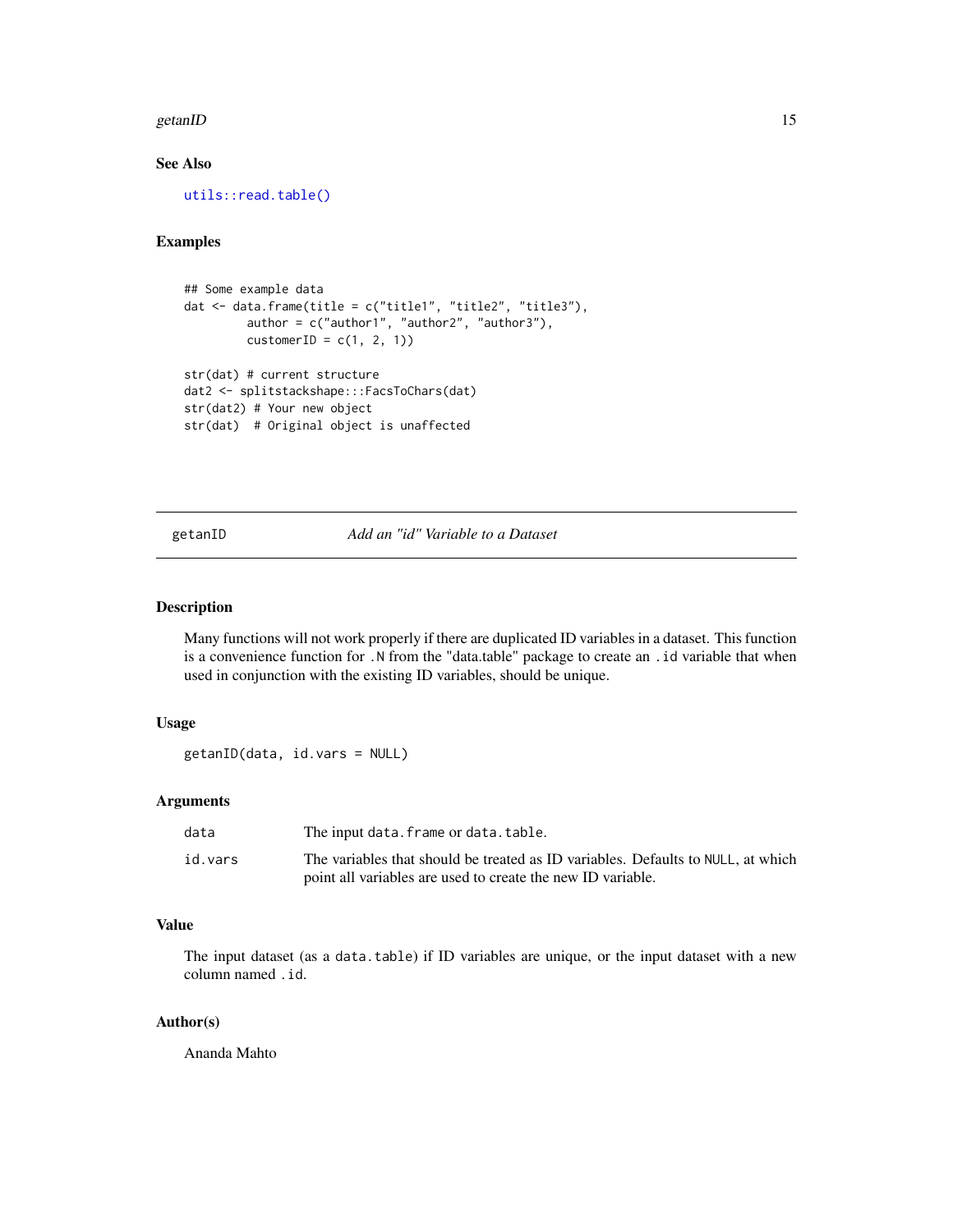# Examples

```
mydf <- data.frame(IDA = c("a", "a", "a", "b", "b"),
                  IDB = c(1, 1, 1, 1, 1), values = 1:5)
mydf
getanID(mydf, c("IDA", "IDB"))
mydf <- data.frame(IDA = c("a", "a", "a", "b", "b"),
                  IDB = c(1, 2, 1, 1, 2), values = 1:5)
mydf
getanID(mydf, 1:2)
```
<span id="page-15-1"></span>

# Description

Unlists a column stored as a list into a long form.

# Usage

listCol\_l(inDT, listcol, drop = TRUE)

# Arguments

| inDT    | The input dataset.                                                |
|---------|-------------------------------------------------------------------|
| listcol | The name of the column stored as a list.                          |
| drop    | Logical. Should the original column be dropped? Defaults to TRUE. |

# Value

A data.table.

### Author(s)

Ananda Mahto

# See Also

[listCol\\_w](#page-16-1) to flatten a list column into a "wide" format.

# Examples

dat <- data.frame(A = 1:3, B = I(list(c(1, 2), c(1, 3, 5), c(4)))) listCol\_l(dat, "B")

<span id="page-15-0"></span>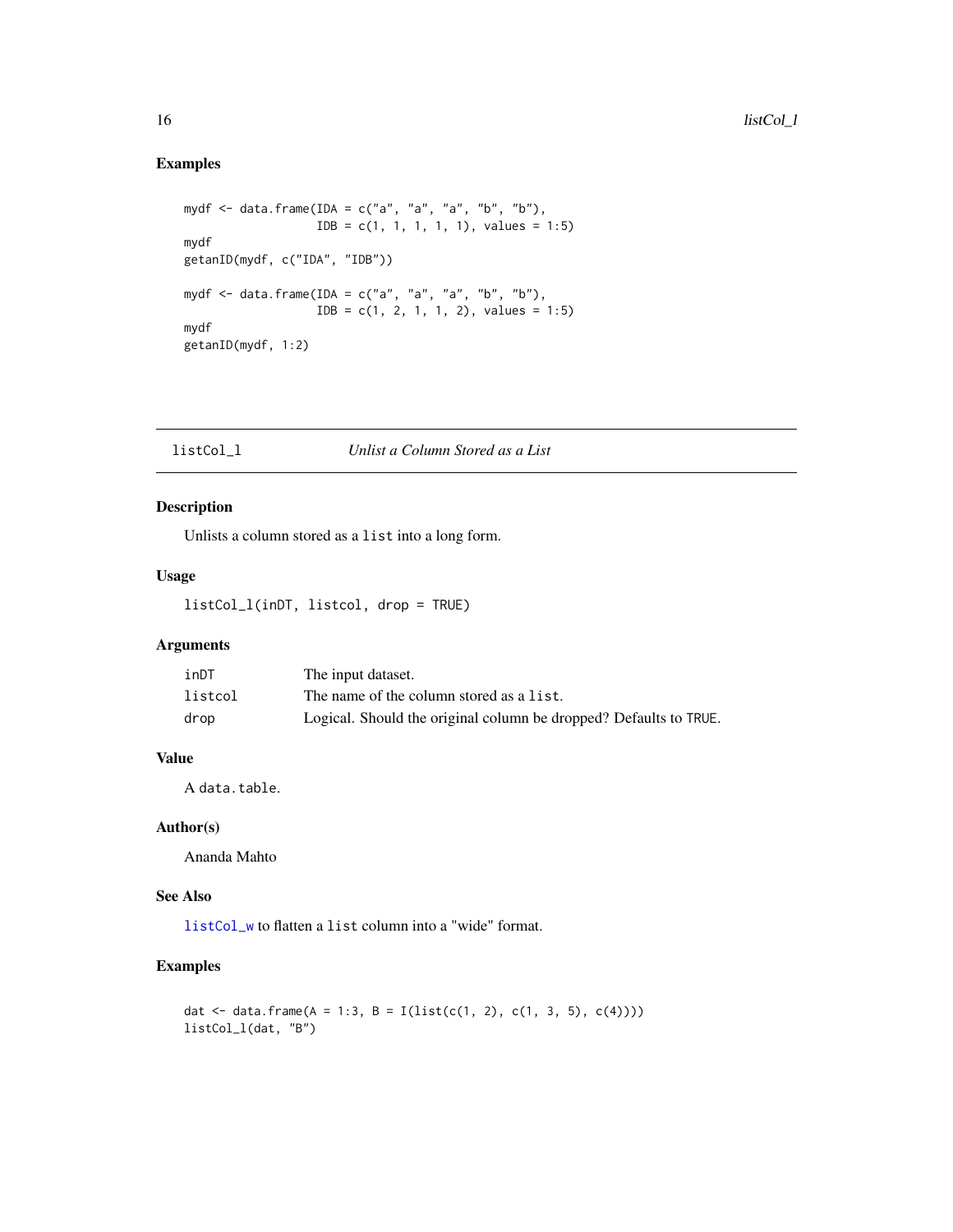<span id="page-16-1"></span><span id="page-16-0"></span>

Flattens a column stored as a list into a wide form.

# Usage

```
listCol_w(inDT, listcol, drop = TRUE, fill = NA_character_)
```
# Arguments

| inDT    | The input dataset.                                                |
|---------|-------------------------------------------------------------------|
| listcol | The name of the column stored as a list.                          |
| drop    | Logical. Should the original column be dropped? Defaults to TRUE. |
| fill    | The desired fill value. Defaults to NA character.                 |

# Value

A data.table.

# Author(s)

Ananda Mahto

# See Also

[listCol\\_l](#page-15-1) to unlist a list column into a "long" format.

# Examples

dat <- data.frame(A = 1:3, B = I(list(c(1, 2), c(1, 3, 5), c(4)))) listCol\_w(dat, "B")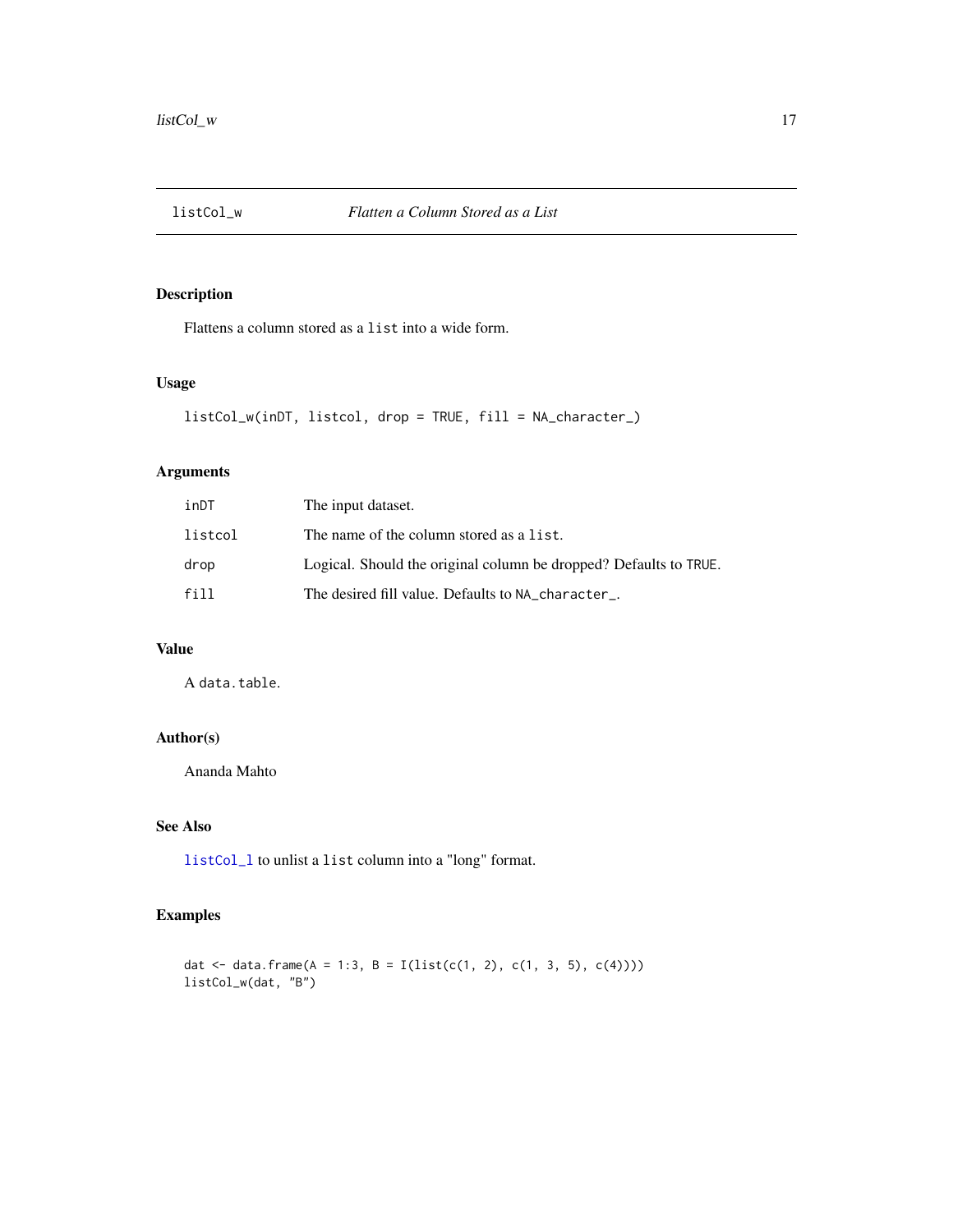<span id="page-17-1"></span><span id="page-17-0"></span>

A wrapper around the [Stacked](#page-24-1) function to [merge](#page-0-0) the resulting list into a single data.table.

# Usage

merged.stack(data, id.vars = NULL, var.stubs, sep, keep.all = TRUE, ...)

# Arguments

| data                    | The input data. frame.                                                                                                                                                                             |  |  |  |
|-------------------------|----------------------------------------------------------------------------------------------------------------------------------------------------------------------------------------------------|--|--|--|
| id.vars                 | The columns to be used as "ID" variables. Defaults to NULL, at which point, all<br>names which are not identified as variable groups are used as the identifiers.                                  |  |  |  |
| var.stubs               | The prefixes of the variable groups.                                                                                                                                                               |  |  |  |
| sep                     | The character that separates the "variable name" from the "times" in the source<br>data. frame. Alternatively, can be set to "var. stubs" (in quotes) if you do not<br>have a value for sep.       |  |  |  |
| keep.all                | Logical. Should all the variables in the source data. frame be kept (keep. $all = TRUE$ )<br>or only those which comprise the id. vars and split data from the var. stubs<br>$(keep.al1 = FALSE).$ |  |  |  |
| $\cdot$ $\cdot$ $\cdot$ | Other arguments to be passed on to Stacked (for example, keep. rownames to<br>retain the rownames of the input dataset, or at Start, in case sep = "var.stubs"<br>is specified).                   |  |  |  |

# Value

A merged data.table.

#### Note

The keyed argument to [Stacked](#page-24-1) has been hard- coded to TRUE to make merge work.

# Author(s)

Ananda Mahto

### See Also

[Stacked](#page-24-1), [Reshape](#page-22-1)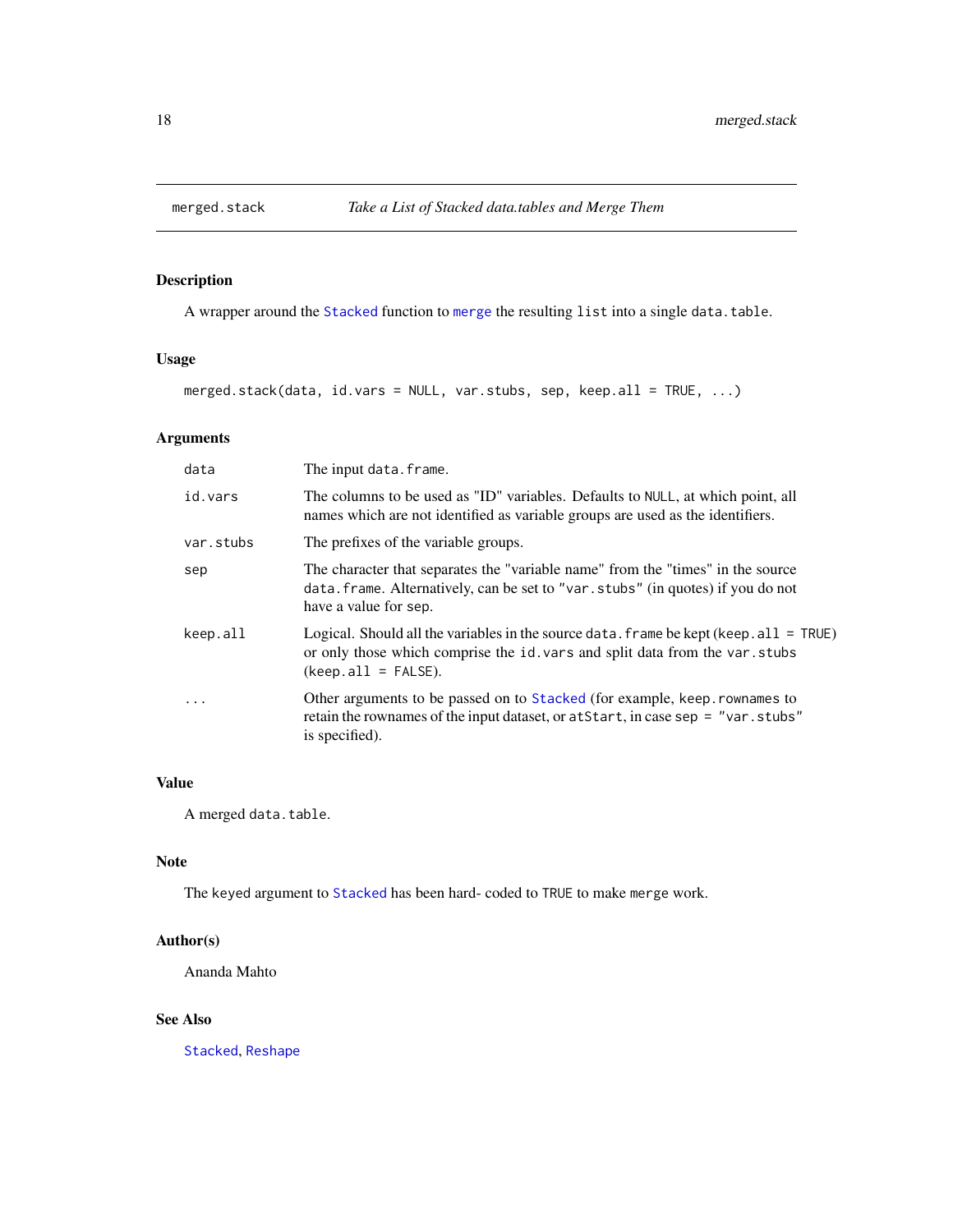### <span id="page-18-0"></span>Names and the set of the set of the set of the set of the set of the set of the set of the set of the set of the set of the set of the set of the set of the set of the set of the set of the set of the set of the set of the

# Examples

```
set.seed(1)
mydf <- data.frame(id_1 = 1:6, id_2 = c("A", "B"),
                   \text{varA.1} = \text{sample}(letters, 6),varA.2 = sample(letters, 6),
                   varA.3 = sample(letters, 6),
                   varB.2 = sample(10, 6),varB.3 = sample(10, 6),
                   varC.3 = rnorm(6)mydf
merged.stack(mydf, var.stubs = c("varA", "varB", "varC"), sep = ".")
```
Names *Dataset Names as a Character Vector, Always*

# Description

A convenience function using either character vectors or numeric vectors to specify a subset of names of a data.frame.

# Usage

Names(data, invec)

### Arguments

| data  | The input data.frame. |
|-------|-----------------------|
| invec | The names you want.   |

# Value

A character vector of the desired names.

# Author(s)

Ananda Mahto

```
mydf <- data.frame(a = 1:2, b = 3:4, c = 5:6)
splitstackshape:::Names(mydf, c("a", "c"))
splitstackshape:::Names(mydf, c(1, 3))
```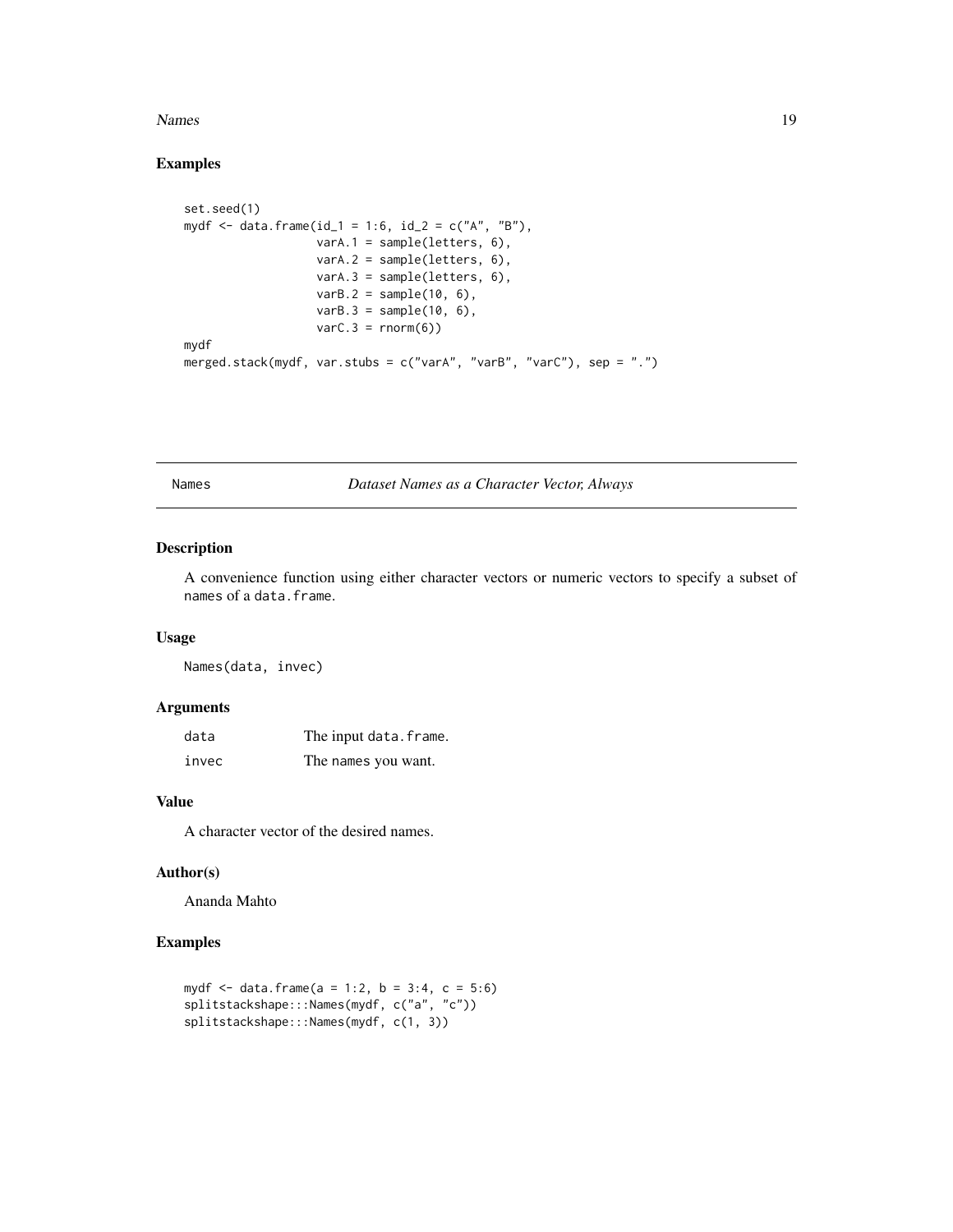<span id="page-19-1"></span><span id="page-19-0"></span>

Used to split strings like "Abc8" into "Abc" and "8".

# Usage

```
NoSep(data, charfirst = TRUE)
```
# Arguments

| data      | The vector of strings to be split.                                                      |
|-----------|-----------------------------------------------------------------------------------------|
| charfirst | Is the string constructed with characters at the start or numbers? Defaults to<br>TRUE. |

# Value

A data.frame with two columns, .var and .time\_1.

# Note

This is a helper function for the [Stacked\(\)](#page-24-1) and [Reshape\(\)](#page-22-1) functions.

# Author(s)

Ananda Mahto

# See Also

[base::strsplit\(\)](#page-0-0)

```
x <- paste0("Var", LETTERS[1:3], 1:3)
splitstackshape:::NoSep(x)
y <- paste0(1:3, "Var", LETTERS[1:3])
splitstackshape:::NoSep(y, charfirst = FALSE)
```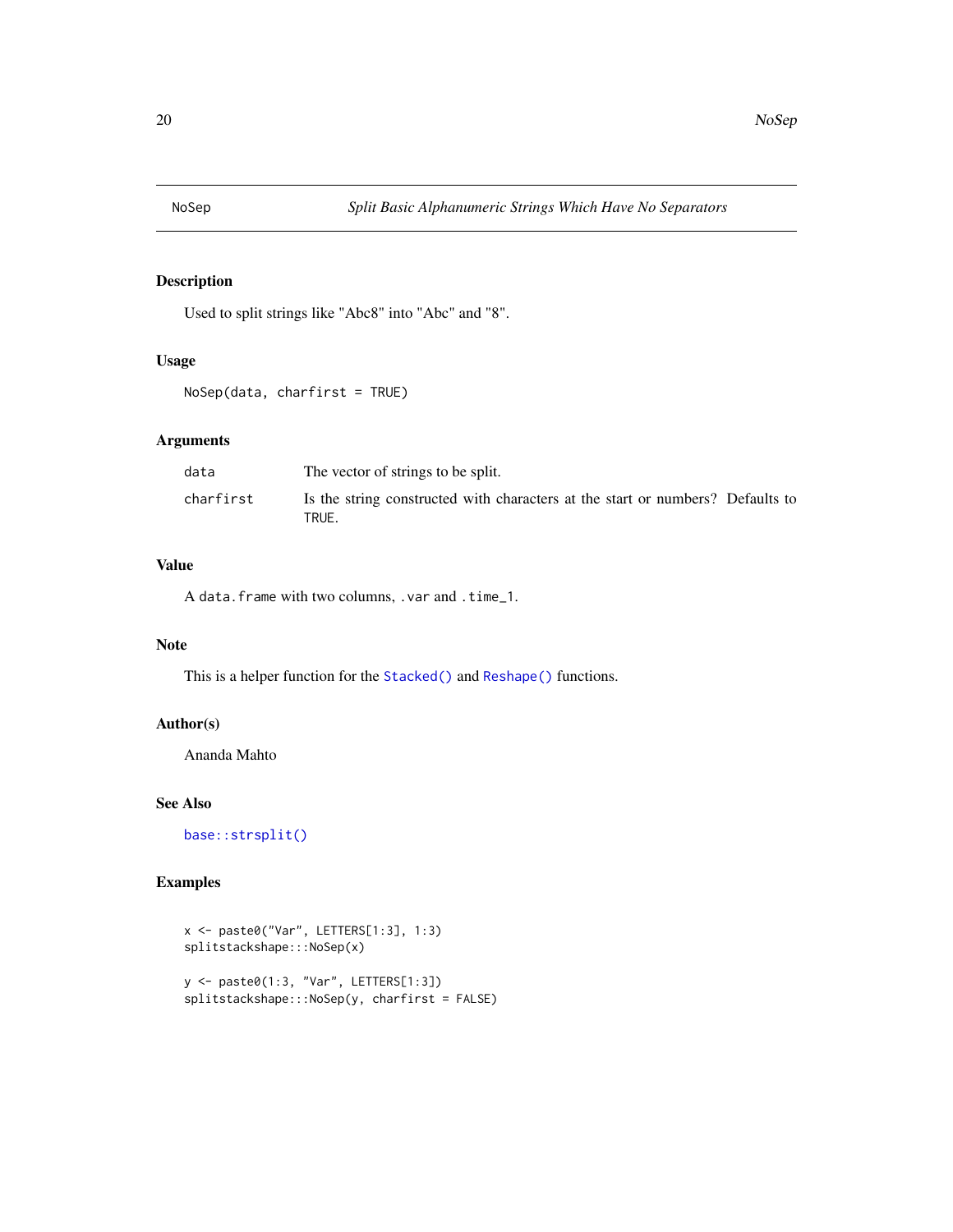<span id="page-20-1"></span><span id="page-20-0"></span>

Create a numeric matrix from a list of values

# Usage

numMat(listOfValues, fill = NA, mode = "binary")

# Arguments

| listOfValues | A list of input values to be inserted in a matrix. |
|--------------|----------------------------------------------------|
| fill         | The initializing fill value for the empty matrix.  |
| mode         | Either "binary" or "value". Defaults to "binary".  |

### Details

This is primarily a helper function for the [concat.split\(\)](#page-4-1) function when creating the "expanded" structure. The input is anticipated to be a list of values obtained using base:: strsplit().

# Value

A matrix.

### Author(s)

Ananda Mahto

# See Also

```
base::strsplit(), charMat().
```

```
invec <- c("1,2,4,5,6", "1,2,4,5,6", "1,2,4,5,6",
           "1,2,4,5,6", "-1,1,2,5,6", "1,2,5,6")
A <- strsplit(invec, ",")
splitstackshape:::numMat(A)
splitstackshape:::numMat(A, fill = 0)
splitstackshape:::numMat(A, mode = "value")
```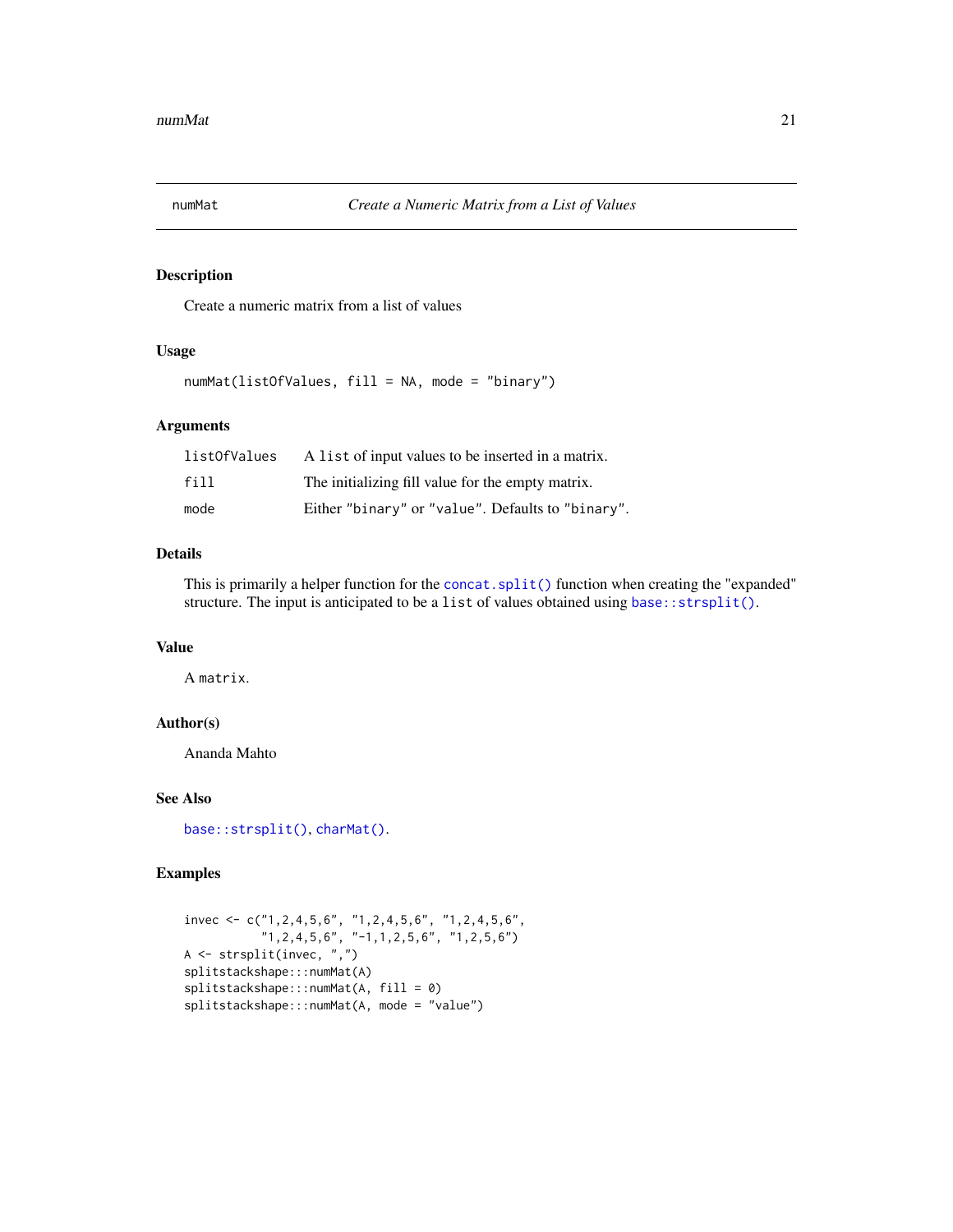<span id="page-21-0"></span>

A convenience function for setdiff(names(data), -some\_vector\_of\_names-).

### Usage

```
othernames(data, toremove)
```
# Arguments

| data     | The input data.frame.          |  |  |  |
|----------|--------------------------------|--|--|--|
| toremove | The names you want to exclude. |  |  |  |

# Value

A character vector of the remaining names.

# Author(s)

Ananda Mahto

# See Also

[base::setdiff\(\)](#page-0-0)

### Examples

```
mydf <- data.frame(a = 1:2, b = 3:4, c = 5:6)
splitstackshape:::othernames(mydf, "a")
```

```
read.concat Read Concatenated Character Vectors Into a data.frame
```
### Description

Originally a helper function for the [concat.split.compact\(\)](#page-6-1) function. This function has now been effectively replaced by [cSplit\(\)](#page-11-1).

### Usage

```
read.concat(data, col.prefix, sep, ...)
```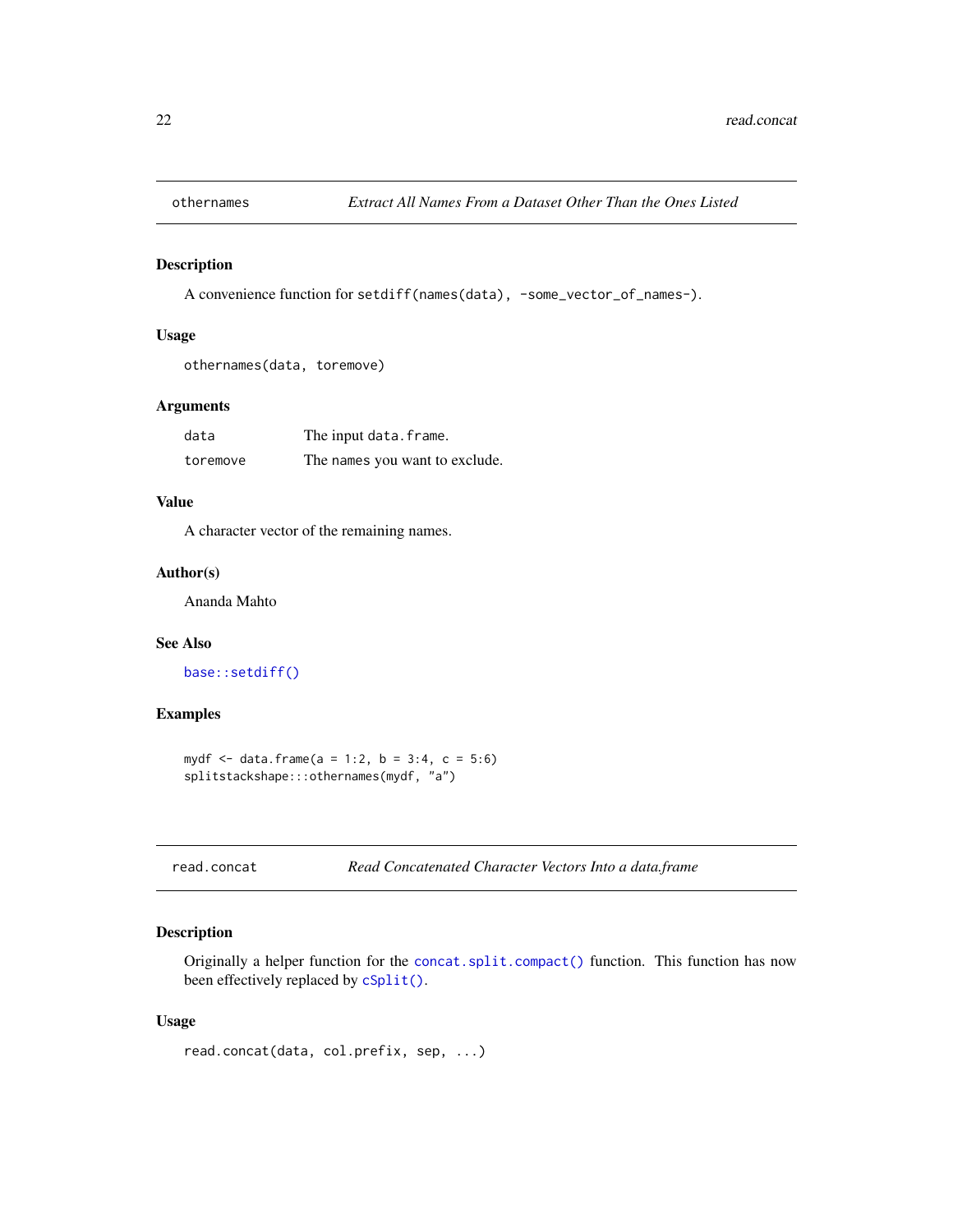### <span id="page-22-0"></span>Reshape 23

# Arguments

| data       | The input data.                                       |
|------------|-------------------------------------------------------|
| col.prefix | The desired column prefix for the output data. frame. |
| sep        | The character that acts as a delimiter.               |
|            | Other arguments to pass to utils::read.table().       |

# Value

A data.frame.

### Author(s)

Ananda Mahto

# See Also

[utils::read.table\(\)](#page-0-0)

# Examples

```
vec <- c("a,b", "c,d,e", "f, g", "h, i, j,k")
splitstackshape:::read.concat(vec, "var", ",")
## More than 5 lines the same
```

```
## `read.table` would fail with this
vec <- c("12,51,34,17", "84,28,17,10", "11,43,28,15",
"80,26,17,91", "10,41,25,13", "97,35,23,12,13")
splitstackshape:::read.concat(vec, "var", ",")
```
<span id="page-22-1"></span>Reshape *Reshape Wide Data Into a Semi-long Form*

# Description

The [stats::reshape\(\)](#page-0-0) function in base R is very handy when you want a semi-long (or semiwide) data.frame. However, base R's reshape has problems is with "unbalanced" panel data, for instance data where one variable was measured at three points in time, and another only twice.

# Usage

```
Reshape(data, id.vars = NULL, var.stubs, sep = ".", rm.rownames, ...)
```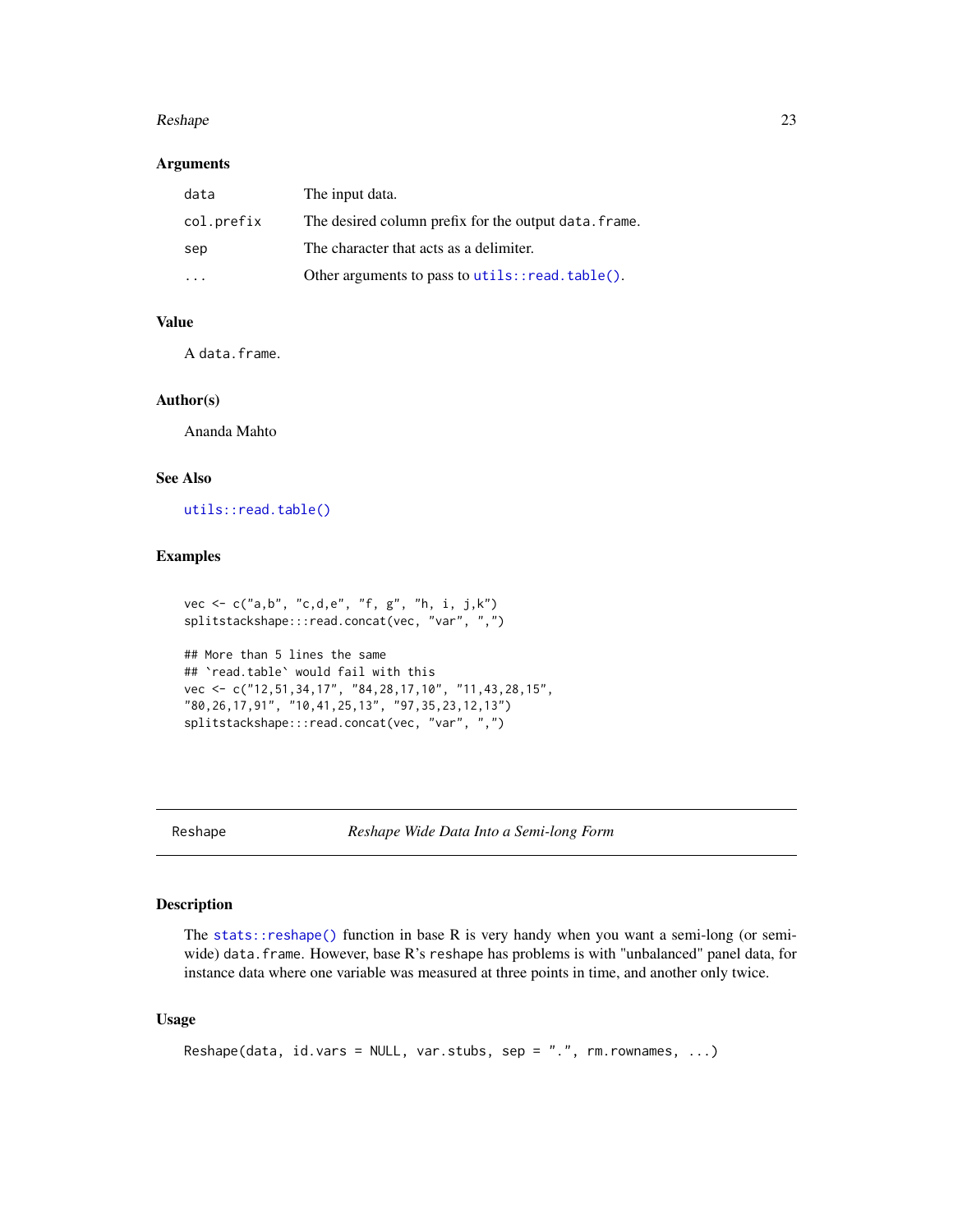### <span id="page-23-0"></span>Arguments

| data        | The source data.frame.                                                                                                                                                  |  |  |  |  |
|-------------|-------------------------------------------------------------------------------------------------------------------------------------------------------------------------|--|--|--|--|
| id.vars     | The variables that serve as unique identifiers. Defaults to NULL, at which point,<br>all names which are not identified as variable groups are used as the identifiers. |  |  |  |  |
| var.stubs   | The prefixes of the variable groups.                                                                                                                                    |  |  |  |  |
| sep         | The character that separates the "variable name" from the "times" in the wide<br>data.frame.                                                                            |  |  |  |  |
| rm.rownames | Ignored as data. tables do not have rownames anyway.                                                                                                                    |  |  |  |  |
| $\ddots$    | Further arguments to NoSep() in case the separator is of a different form.                                                                                              |  |  |  |  |
|             |                                                                                                                                                                         |  |  |  |  |

### Details

This function was written to overcome that limitation of dealing with unbalanced data, but is also appropriate for basic wide-to-long reshaping tasks.

Related functions like [utils::stack\(\)](#page-0-0) in base R and [reshape2::melt\(\)](#page-0-0) in "reshape2" are also very handy when you want a "long" reshaping of data, but they result in a very long structuring of your data, not the "semi-wide" format that reshape produces. [data.table::melt\(\)](#page-0-0) can produce output like reshape, but it also expects an equal number of measurements for each variable.

### Value

A "long" data.table of the reshaped data that retains the attributes added by base R's reshape function.

# Author(s)

Ananda Mahto

# See Also

```
Stacked(), utils::stack(), stats::reshape(), reshape2::melt(), data.table::melt()
```

```
set.seed(1)
mydf <- data.frame(id_1 = 1:6, id_2 = c("A", "B"), varA.1 = sample(letters, 6),
                 varA.2 = sample(letters, 6), varA.3 = sample(letters, 6),
                 varB.2 = sample(10, 6), varB.3 = sample(10, 6),
                 varC.3 = rnorm(6)mydf
## Note that these data are unbalanced
## reshape() will not work
## Not run:
reshape(mydf, direction = "long", idvar=1:2, varying=3:ncol(mydf))
## End(Not run)
```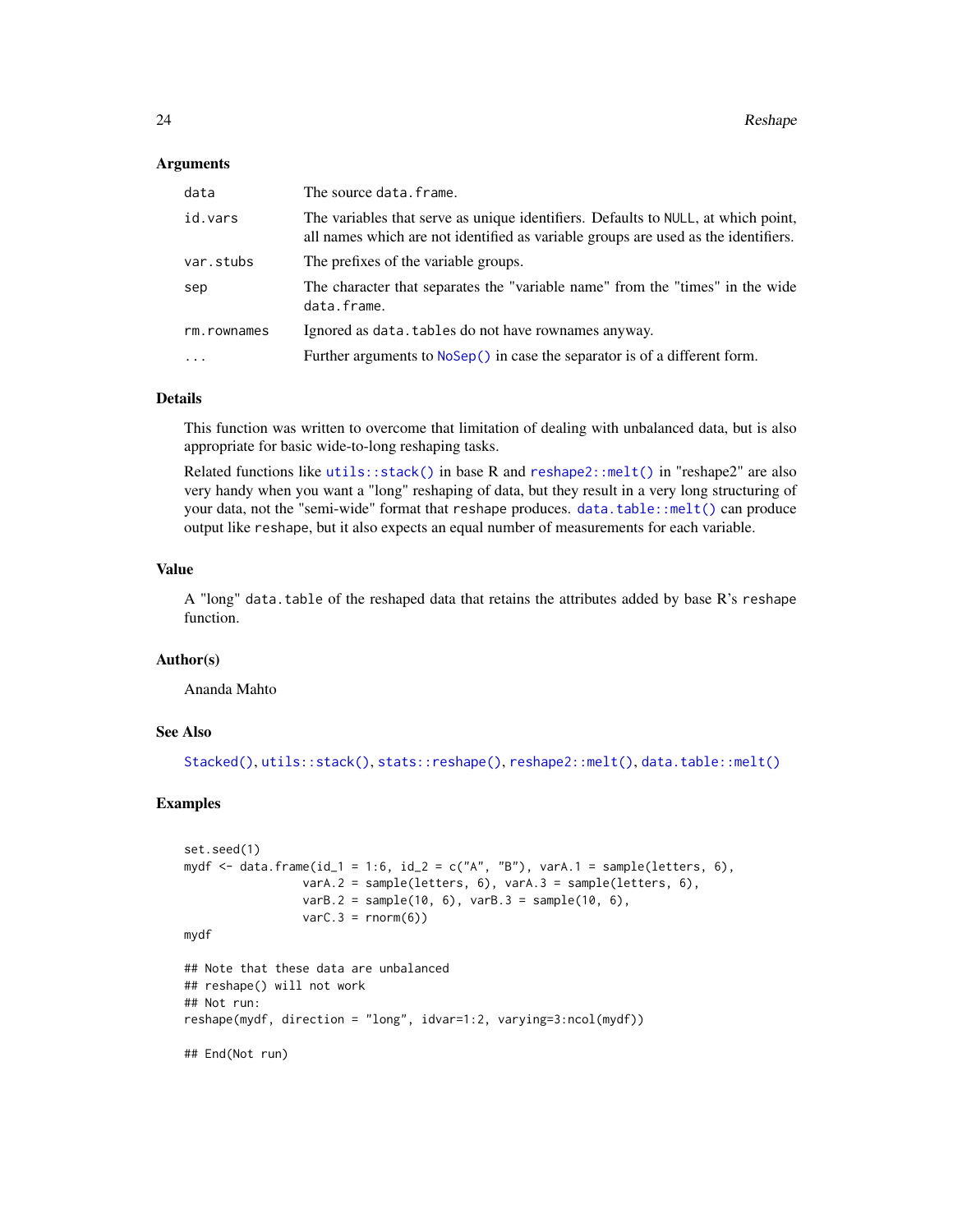### <span id="page-24-0"></span>Stacked 25

## The Reshape() function can handle such scenarios

```
Reshape(mydf, id.vars = c("id_1", "id_2"),
       var.stubs = c("varA", "varB", "varC"))
```

```
Stacked Stack Columns from a Wide Form to a Long Form
```

| Stack Columns from a Wide Form to a Long Form |  |  |  |
|-----------------------------------------------|--|--|--|
|                                               |  |  |  |

# Description

A function to conveniently stack groups of wide columns into a long form which can then be [merge](#page-0-0)d together.

# Usage

```
Stacked(data, id.vars = NULL, var.stubs, sep, keep.all = TRUE,
 keyed = TRUE, keep. row names = FALSE, ...)
```
# Arguments

| data          | The source data.frame.                                                                                                                                                                                                                                                                                                                               |
|---------------|------------------------------------------------------------------------------------------------------------------------------------------------------------------------------------------------------------------------------------------------------------------------------------------------------------------------------------------------------|
| id.vars       | The variables that serve as unique identifiers. Defaults to NULL, at which point,<br>all names which are not identified as variable groups are used as the identifiers.                                                                                                                                                                              |
| var.stubs     | The prefixes of the variable groups.                                                                                                                                                                                                                                                                                                                 |
| sep           | The character that separates the "variable name" from the "times" in the wide<br>data. frame. Alternatively, can be set to "var. stubs" (in quotes) if you do not<br>have a value for sep.                                                                                                                                                           |
| keep.all      | Logical. Should all the variables from the source data. frame be kept (keep. $all = TRUE$ )<br>or should the resulting data. table comprise only columns for the id. vars,<br>var.stubs, and "times" (keep.all = FALSE). Other variables are recycled to<br>appropriate length. For this to work, both id. vars and var. stubs must be<br>specified. |
| keyed         | Logical. Should the Stacked function automatically set the key for the resulting<br>data.tables. If TRUE (default) the key is set to the id.vars and the "time"<br>variables that are created by Stacked.                                                                                                                                            |
| keep.rownames | Logical. Should rownames be kept when converting the input to a data. table?<br>Defaults to FALSE.                                                                                                                                                                                                                                                   |
|               | Other arguments to be passed on when sep = "var.stubs" (specifically,<br>at Start: A logical argument to indicate whether the stubs come at the start<br>or at the end of the variable names).                                                                                                                                                       |
|               |                                                                                                                                                                                                                                                                                                                                                      |

# Value

A list of data.tables with one data.table for each "var.stub". The [key](#page-0-0) is set to the id.vars and .time\_# vars.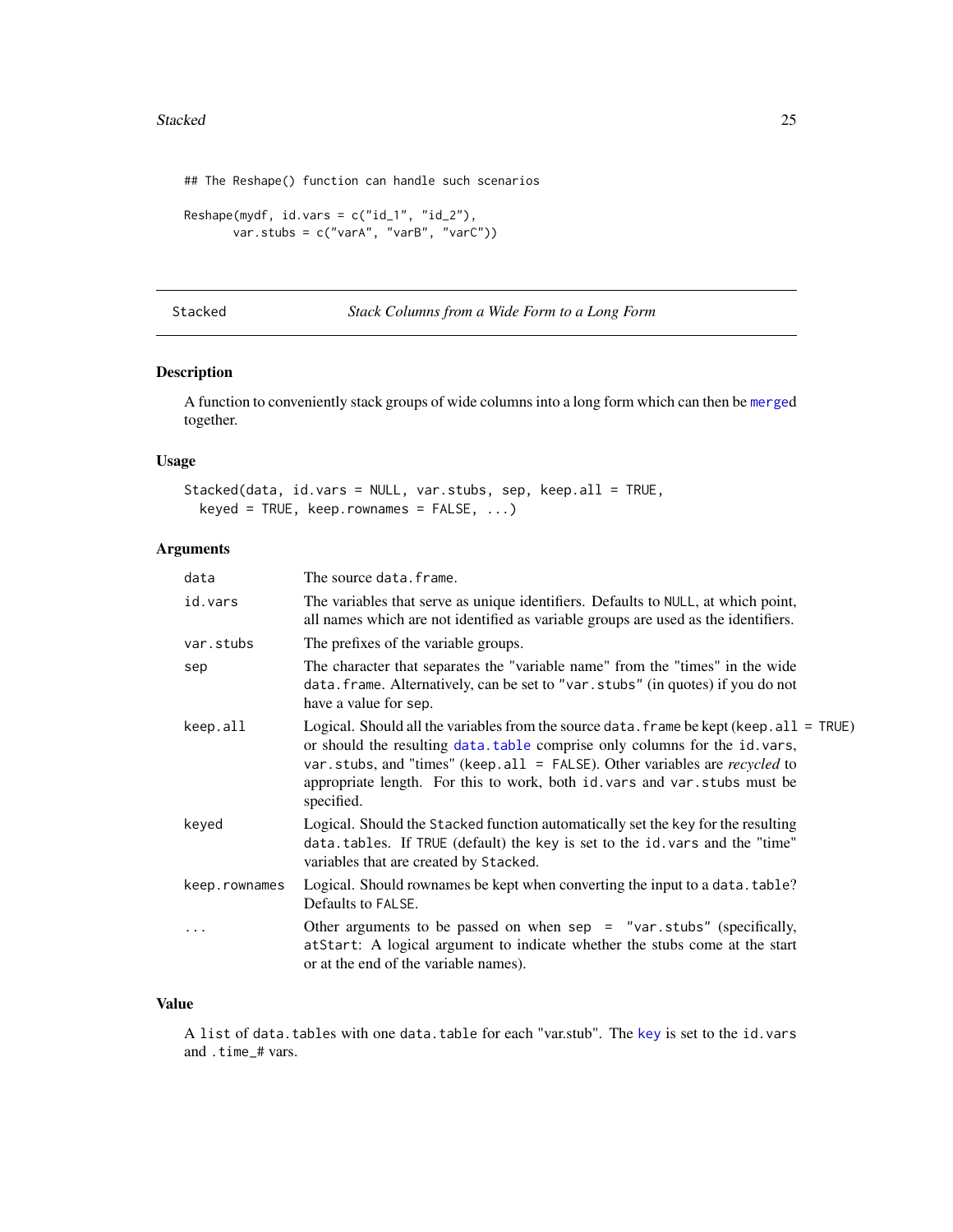### <span id="page-25-0"></span>26 stratified to the contract of the contract of the contract of the contract of the contract of the contract of the contract of the contract of the contract of the contract of the contract of the contract of the contract

### Note

This is the function internally called by [merged.stack](#page-17-1).

### Author(s)

Ananda Mahto

# See Also

[stack](#page-0-0), [melt](#page-0-0) from "reshape2".

### Examples

```
set.seed(1)
mydf <- data.frame(id_1 = 1:6, id_2 = c("A", "B"),
                  varA.1 = sample(letters, 6),
                  varA.2 = sample(letters, 6),
                  varA.3 = sample(letters, 6),
                  varB.2 = sample(10, 6),
                  varB.3 = sample(10, 6),varC.3 = rnorm(6)mydf
Stacked(data = mydf, var.stubs = c("varA", "varB", "varC"), sep = ".")
```
stratified *Take a Stratified Sample From a Dataset*

### Description

The stratified function samples from a data.table in which one or more columns can be used as a "stratification" or "grouping" variable. The result is a new data.table with the specified number of samples from each group.

# Usage

```
stratified(indt, group, size, select = NULL, replace = FALSE,
 keep.rownames = FALSE, bothSets = FALSE, ...)
```
### Arguments

indt The input data.table.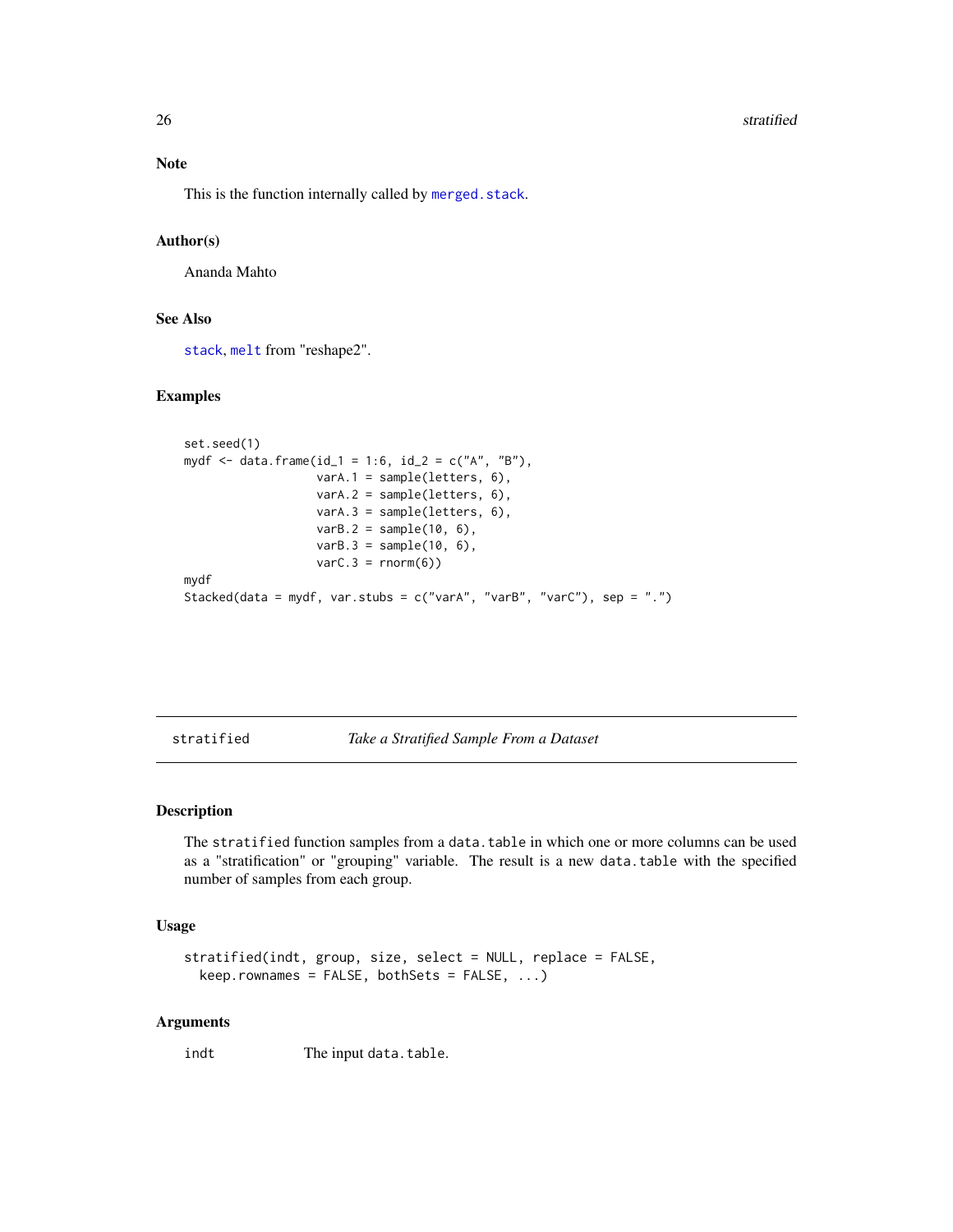### <span id="page-26-0"></span>stratified 27

| group         | The column or columns that should be used to create the groups. Can be a char-<br>acter vector of column names (recommended) or a numeric vector of column<br>positions. Generally, if you are using more than one variable to create your<br>"strata", you should list them in the order of <i>slowest</i> varying to <i>quickest</i> varying.<br>This can be a vector of names or column indexes. |
|---------------|-----------------------------------------------------------------------------------------------------------------------------------------------------------------------------------------------------------------------------------------------------------------------------------------------------------------------------------------------------------------------------------------------------|
| size          | The desired sample size.                                                                                                                                                                                                                                                                                                                                                                            |
|               | • If size is a value between 0 and 1 expressed as a decimal, size is set to be<br>proportional to the number of observations per group.                                                                                                                                                                                                                                                             |
|               | • If size is a single positive integer, it will be assumed that you want the<br>same number of samples from each group.                                                                                                                                                                                                                                                                             |
|               | • If size is a named vector, the function will check to see whether the length<br>of the vector matches the number of groups and that the names match the<br>group names.                                                                                                                                                                                                                           |
| select        | A named list containing levels from the "group" variables in which you are in-<br>terested. The list names must be present as variable names for the input dataset.                                                                                                                                                                                                                                 |
| replace       | Logical. Should sampling be with replacement? Defaults to FALSE.                                                                                                                                                                                                                                                                                                                                    |
| keep.rownames | Logical. If the input is a data. frame with rownames, as.data.table would<br>normally drop the rownames. If TRUE, the rownames would be retained in a<br>column named rn. Defaults to FALSE.                                                                                                                                                                                                        |
| bothSets      | Logical. Should both the sampled and non-sampled sets be returned as a list?<br>Defaults to FALSE.                                                                                                                                                                                                                                                                                                  |
| $\cdots$      | Optional arguments to $base::sample()$ .                                                                                                                                                                                                                                                                                                                                                            |

# Value

If bothSets = TRUE, a list of two data.tables; otherwise, a data.table.

# Note

*Slightly different sizes than requested*: Because of how computers deal with floating-point arithmetic, and because R uses a "round to even" approach, the size per strata that results when specifying a proportionate sample may be one sample higher or lower per strata than you might have expected.

# Author(s)

Ananda Mahto

# See Also

```
sampling::strata()dplyr::sample_n()dplyr::sample_frac()
from "dplyr".
```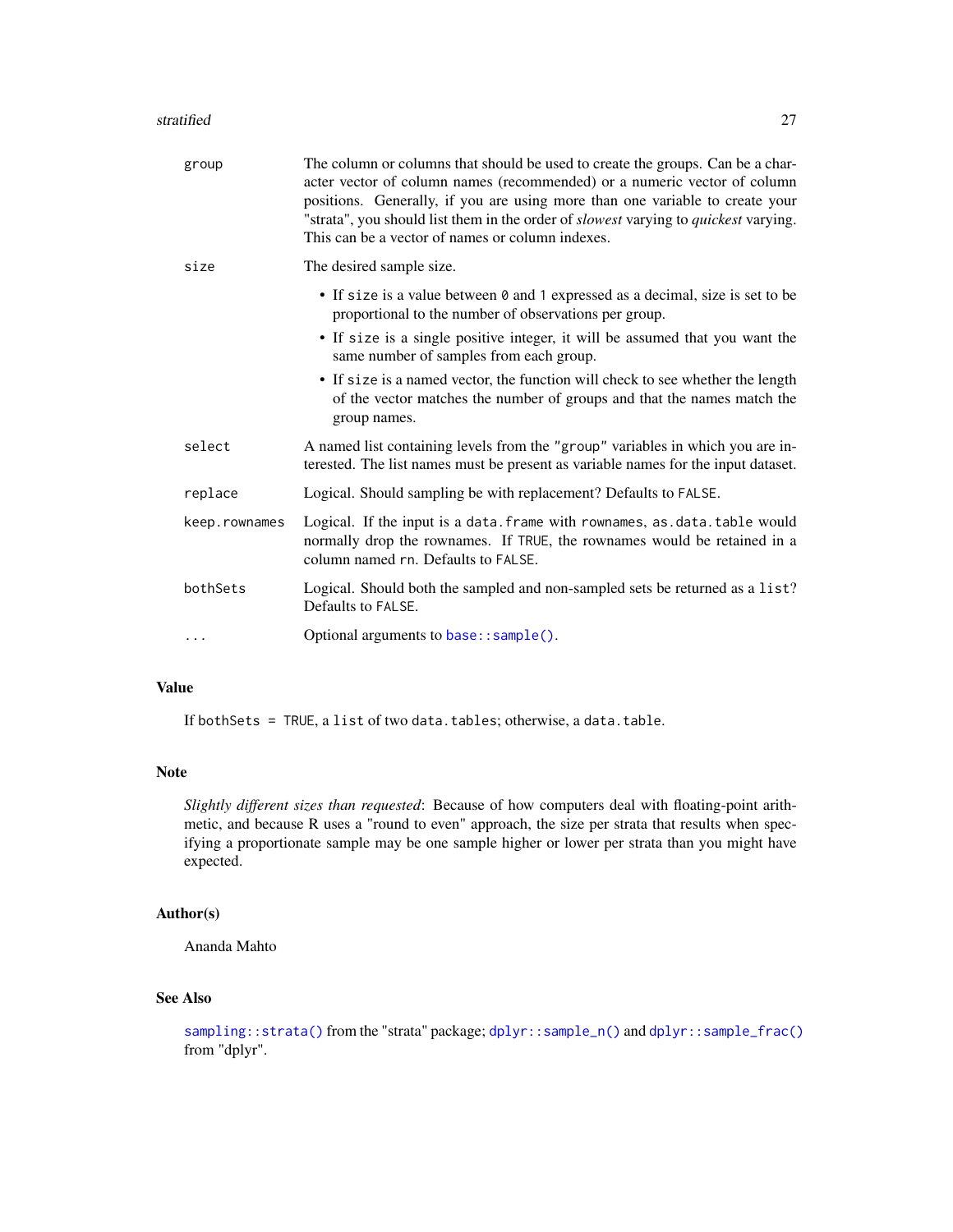```
# Generate a sample data.frame to play with
set.seed(1)
DF <- data.frame(
 ID = 1:100,
 A = sample(c('AA", "BB", "CC", "DD", "EE"), 100, replace = TRUE),B = rnorm(100), C = abs(round(rnorm(100), digits=1)),
  D = sample(c("CA", "NY", "TX"), 100, replace = TRUE),E = sample(c("M", "F"), 100, replace = TRUE))# Take a 10% sample from all -A- groups in DF
stratified(DF, "A", .1)
# Take a 10% sample from only "AA" and "BB" groups from -A- in DF
stratified(DF, "A", .1, select = list(A = c("AA", "BB")))
# Take 5 samples from all -D- groups in DF, specified by column number
stratified(DF, group = 5, size = 5)
# Use a two-column strata: -E- and -D-
stratified(DF, c("E", "D"), size = .15)
# Use a two-column strata (-E- and -D-) but only use cases where -E- == "M"
stratified(DF, c("E", "D"), .15, select = list(E = "M"))## As above, but where -E- == "M" and -D- == "CA" or "TX"
stratified(DF, c("E", "D"), .15, select = list(E = "M", D = c("CA", "TX")))
# Use a three-column strata: -E-, -D-, and -A-
stratified(DF, c("E", "D", "A"), size = 2)
## Not run:
# The following will produce errors
stratified(DF, "D", c(5, 3))
stratified(DF, "D", c(5, 3, 2))
## End(Not run)
# Sizes using a named vector
stratified(DF, "D", c(CA = 5, NY = 3, TX = 2))
# Works with multiple groups as well
stratified(DF, c("D", "E"),
           c("NY F'' = 2, "NY M'' = 3, "TX F'' = 1, "TX M'' = 1,
             "CA F'' = 5, "CA M'' = 1)
```